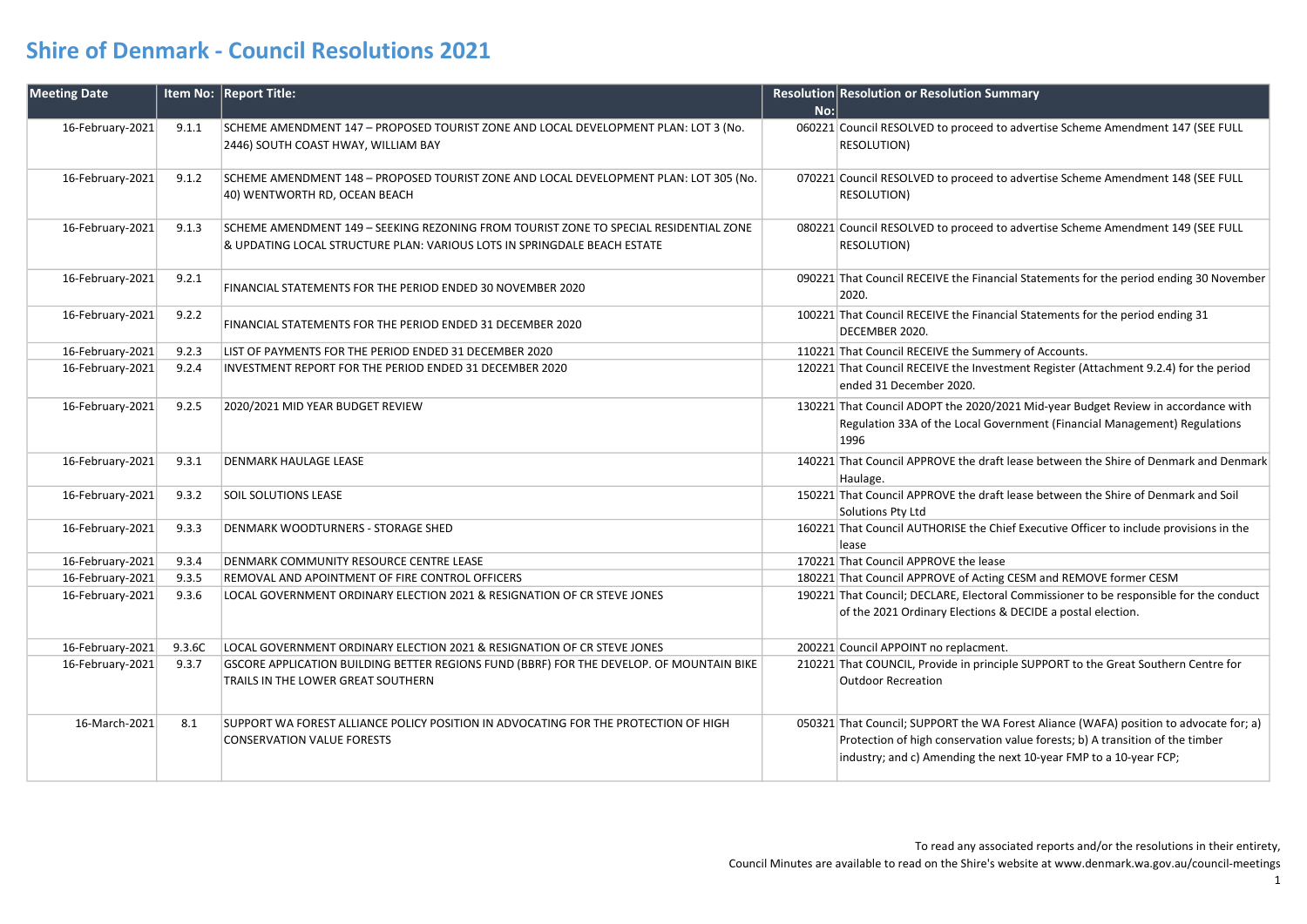| 16-March-2021 | 8.2   | <b>ENDORSEMENT OF RODENTICIDE ACTION GROUP'S OWL FRIENDLY DENMARK REGION CAMPAIGN</b> | 060321 That Council; 1) ENDORSE the Rodenticide Action Groups Owl Friendly Denmark<br>Region Campaign. 2) ELIMINATE second generation anticoagulant rodenticides. 3)<br>SUPPORT Rodenticide Action Groups.                                                                                                                                                |
|---------------|-------|---------------------------------------------------------------------------------------|-----------------------------------------------------------------------------------------------------------------------------------------------------------------------------------------------------------------------------------------------------------------------------------------------------------------------------------------------------------|
| 16-March-2021 | 9.1.1 | <b>SUSTAINABILITY STRATEGY &amp; ACTION PLAN</b>                                      | 070321 That COUNCIL; ADOPT the Shire of Denmark Sustainability Strategy, SUPPORT<br>associated Sustainaiblity Action Plan, REQUEST the CEO include allocation of time<br>in 2021/2022 workshops                                                                                                                                                           |
| 16-March-2021 | 9.2.1 | FINANCIAL STATEMENTS FOR THE PERIOD ENDED 31 JANUARY 2021                             | 080321 That Council RECEIVE the Financial Reports, incorporating the Statement of<br>Financial Activity and other supporting documentation                                                                                                                                                                                                                |
| 16-March-2021 | 9.2.2 | LIST OF PAYMENTS FOR THE PERIOD ENDED 31 JANUARY 2021                                 | 090321 That Council RECEIVE the summary of accounts                                                                                                                                                                                                                                                                                                       |
| 16-March-2021 | 9.2.3 | INVESTMENT REPORT FOR THE PERIOD ENDED 31 JANUARY 2021                                | 100321 That Council RECEIVE the Investment Register for the period ended 31 January<br>2021                                                                                                                                                                                                                                                               |
| 16-March-2021 | 9.3.1 | DISABILITY SERVICES ADVISORY COMMITTEE - MEMBERSHIP                                   | 130321 That with respect to the Disability Services Advisory Committee, Council:<br>1.APPOINT Cr OSBORNE as the Council's Delegate; and<br>2.ADVERTISE for a community member; and<br>3.AMEND the Committee Charter; and<br>4.REQUEST that at the first 2021 meeting of the Committee, the Committee<br>review the membership                             |
| 16-March-2021 | 9.3.2 | PUBLIC HEALTH PLAN WORKING GROUP                                                      | 140321 That Council:<br>1.RE-ESTABLISH the Public Health Plan Working Group; and<br>2.AMEND the Terms of Reference as follows;<br>3.APPOINT Cr Bowley as the Council's Delegate; and<br>4.ADVERTISE for community members and health industry representatives and<br>consider any applications received prior to making any formal appointment(s).        |
| 16-March-2021 | 10.1  | 2019/2020 ANNUAL REPORT & ANNUAL ELECTORS MEETING                                     | 150321 That in relation to the 2019/20 Annual Report, Council;<br>1.ACKNOWLEDGE the resolution of the Audit Advisory Committee meeting<br>2. ENDORSE the Annual Report including the Annual Financial Report and Audit<br>Report for the 2019/20 year; and<br>3. CONDUCT the Annual Electors meeting on Tuesday, 27 April 2021 in the Council<br>Chambers |
| 16-March-2021 | 10.2  | 2020 COMPLIANCE AUDIT RETURN                                                          | 160321 That Council support the Audit Advisory Committee's recommendation, endorse<br>the 2020 Compliance Audit Return and authorise the CEO to submit a certified<br>copy                                                                                                                                                                                |

To read any associated reports and/or the resolutions in their entirety,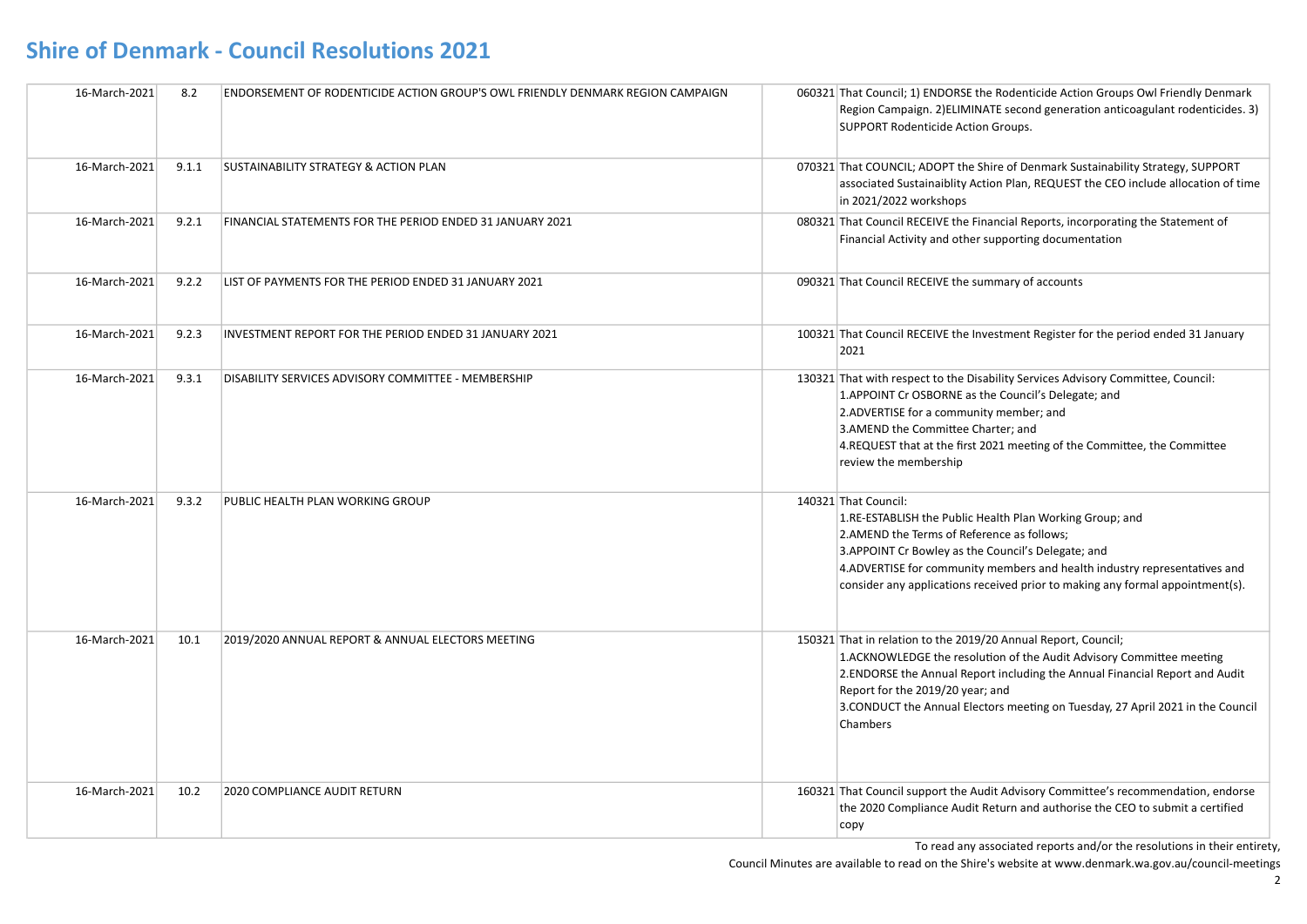| 16-March-2021 | 11.1  | APPOINTMENT OF CHIEF EXECUTIVE OFFICER                     | 220321 That Council: 1.BELIEVES that Mr D Schober is suitably qualified for the position;  |
|---------------|-------|------------------------------------------------------------|--------------------------------------------------------------------------------------------|
|               |       |                                                            | and 2. OFFERS Mr D Schober the position 3. APPROVES the terms of the draft                 |
|               |       |                                                            | Contract of Employment; and 4. AUTHORISES the Shire President to negotiate the             |
|               |       |                                                            | Contract of Employment; and 5. NOTES that should the terms of the approved                 |
|               |       |                                                            | Contract of Employment be varied                                                           |
| 20-April-2021 | 9.2.1 | FINANCIAL STATEMENTS FOR THE PERIOD ENDED 28 FEBRUARY 2021 | 030421 That Council; RECEIVE the Financial Reports, incorporating the Statement of         |
|               |       |                                                            | Financial Activity and other supporting documentation.                                     |
| 20-April-2021 | 9.2.2 | LIST OF PAYMENTS FOR THE PERIOD ENDED 28 FEBRUARY 2021     | 040421 That with respect to the attached Schedule of Payments, Council RECEIVE the         |
|               |       |                                                            | summary of accounts.                                                                       |
| 20-April-2021 | 9.2.3 | INVESTMENT REPORT FOR THE PERIOD ENDED 28 FEBRUARY 2021    | 050421 That Council; RECEIVE the investment register; and REQUEST the CEO to               |
|               |       |                                                            | implement administrative mechanisms.                                                       |
|               |       |                                                            |                                                                                            |
| 20-April-2021 | 9.2.4 | SHIRE OF DENMARK RECORD KEEPING PLAN                       | 060421 That Council ADOPT the Record Keeping Plan (as per Attachment 9.2.4).               |
| 20-April-2021 | 9.3.1 | <b>PROPOSAL FROM DCC FOR DVC LEASE</b>                     | 070421 That Council; CONSENT to the DCC continuing use of the DVC; ALLOCATE funds for      |
|               |       |                                                            | the purpose of supporting the DCC; and AGREE to consider min. allocations in the           |
|               |       |                                                            | 21/22 budget.                                                                              |
| 20-April-2021 | 9.3.1 | PROPOSAL FROM DCC FOR DVC LEASE                            | 080421 That Council AGREE to consider a 100% concession of the rates payable for           |
|               |       |                                                            | 2021/2022 financial year.                                                                  |
|               |       |                                                            |                                                                                            |
| 20-April-2021 | 9.3.2 | <b>DENMARK CRAFTY QUILTERS EXHIBITION</b>                  | 090421 That Council WAIVE, DONATE, ADOPT P110712 for use of Council Chambers to            |
|               |       |                                                            | house exhibition                                                                           |
| 20-April-2021 | 9.3.3 | LEASE OF 7 BEVERIDGE RD                                    | 100421 that Council; AUTHORISE the Chief Executive Officer and Shire President to          |
|               |       |                                                            | execute a lease with Government Regional Officer Housing for the occupation of 7           |
|               |       |                                                            | Beveridge Road Denmark                                                                     |
|               |       |                                                            |                                                                                            |
|               |       |                                                            |                                                                                            |
|               |       |                                                            |                                                                                            |
| 18-May-2021   | 9.1.1 | <b>DOG POLICY REVIEW</b>                                   | 060521 With respect to the control of dogs in certain public places, Council; AMEND figure |
|               |       |                                                            | 1 - broaden the rural leashing area, SPECIFIES the places in attachement 9.1.1b            |
|               |       |                                                            | and REQUESTS the CEO provide poublic notice of Councils Intention to specifiy              |
|               |       |                                                            | certain areas                                                                              |
| 18-May-2021   | 9.1.2 | OCEAN TO CHANNEL CONCEPT PLAN                              | 080521 that COUNCIL; ADOPTS ocean to channel concept plan and; ENDORSES plan with          |
|               |       |                                                            | the inclusion of the Denmark Bird Group into Section 2.3 and; AMEND 2.3 and 2.4,           |
|               |       |                                                            | level of engagement for the stakeholder group to include the Denmark Equestrian            |
|               |       |                                                            | Management Group and; AMEND the note on 2.3 and 2.4 shall say "A Council                   |
|               |       |                                                            | resolution will be required"                                                               |
|               |       |                                                            |                                                                                            |
|               |       |                                                            |                                                                                            |
|               |       |                                                            |                                                                                            |
| 18-May-2021   | 9.2.1 | FINANCIAL STATEMENTS FOR THE PERIOD ENDED 31 MARCH 2021    | 090521 That Council; RECEIVE the Financial Reports, incorporating the Statement of         |
|               |       |                                                            | Financial Activity and other supporting documentation.                                     |
| 18-May-2021   | 9.2.2 | LIST OF PAYMENTS FOR THE PERIOD ENDED 31 MARCH 2021        | 100521 That with respect to the attached Schedule of Payments, for the month of March      |
|               |       |                                                            | 2021, Council RECEIVE the following summary of accounts:                                   |

To read any associated reports and/or the resolutions in their entirety,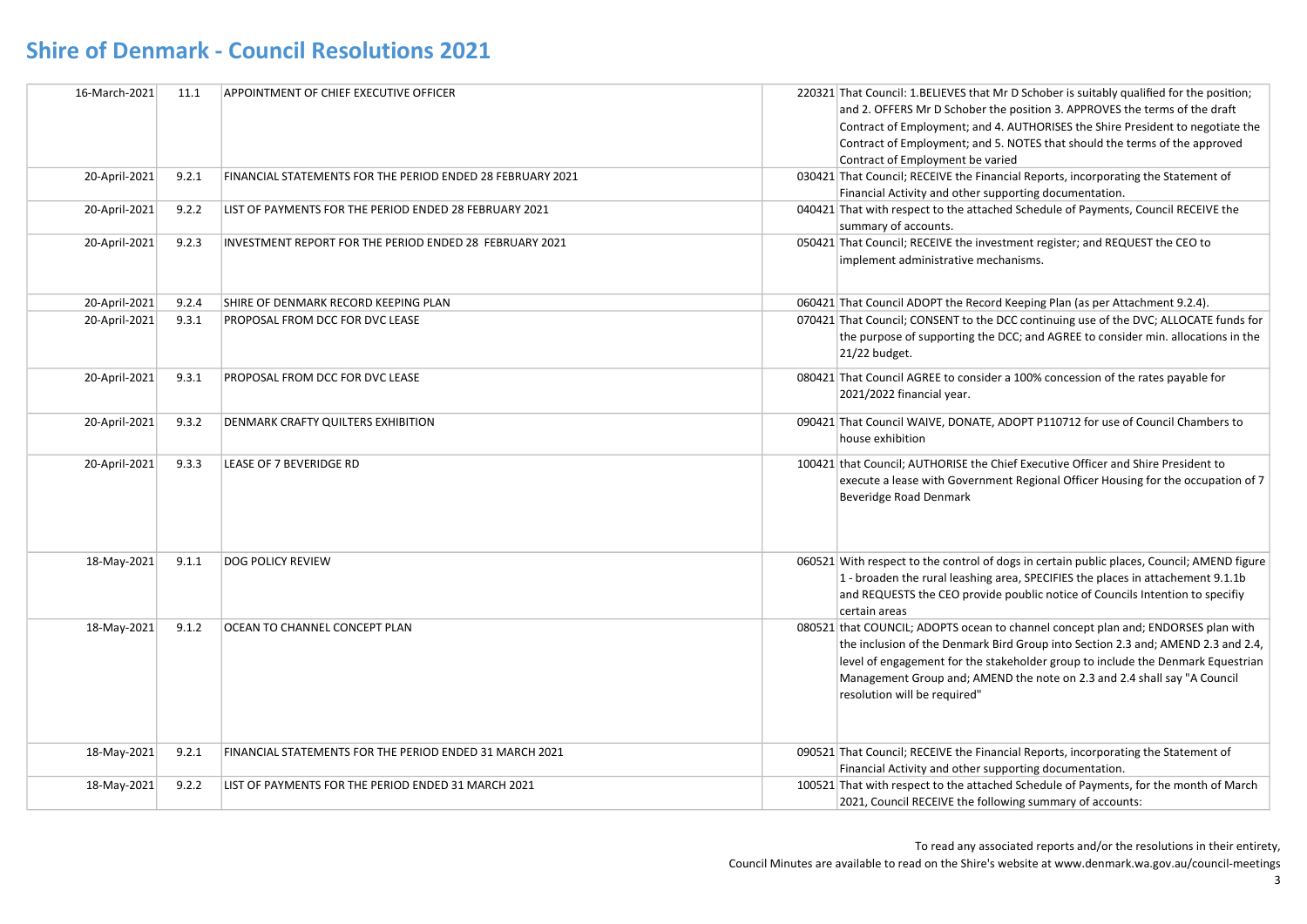| 18-May-2021  | 9.2.3 | INVESTMENT REPORT FOR THE PERIOD ENDED 31 MARCH 2021                                               | 110521 That Council RECEIVE the Investment Register (Attachment 9.2.3) for the period<br>ended 31 March 2021 and REQUEST the Chief Executive Officer to correct the<br>investment portfolio to meet Council Policy P040229 - Investments criteria as<br>soon as practical.                                                                                                                                                                          |
|--------------|-------|----------------------------------------------------------------------------------------------------|-----------------------------------------------------------------------------------------------------------------------------------------------------------------------------------------------------------------------------------------------------------------------------------------------------------------------------------------------------------------------------------------------------------------------------------------------------|
| 18-May-2021  | 9.2.4 | THIRD QUARTER BUDGET REVIEW                                                                        | 120521 That Council APPROVE the adjustments to the Budget contained in the third<br>quarter Budget review report and note the reasons for each of the Budget<br>amendments.                                                                                                                                                                                                                                                                         |
| 18-May-2021  | 9.2.5 | <b>IMPLEMENTATION OF SPLIT RATING</b>                                                              | 140521 That Council ENDORSE the inclusion of a: 1. Rating Category 5 - Rural Additional<br>Use - Holiday; and 2. Rating Category 6 - Rural Additional Use - Commercial; to<br>the Shire of Denmark's Rating System and 2021/22 Municipal Budget.                                                                                                                                                                                                    |
| 18-May-2021  | 9.2.6 | REVISED POLICY P040125 – COMMUNITY FINANCIAL ASSISTANCE PROGRAM                                    | 150521 That Council ADOPT the amended Community Financial Assistance Program Policy<br>P040125, as per Attachment 9.2.5a, and CHANGE the title of the Policy to<br>Community Grants Policy.                                                                                                                                                                                                                                                         |
| 15-June-2021 | 8.1   | <b>SPLIT AND SPOT RATING</b>                                                                       | 040621 That Council 1. ENDORSE the application of split and spot rating (as appropriate) 2.<br>REQUEST the CEO to progress split or (if appropriate) spot rating of these<br>properties (SEE FULL RESOLUTION)                                                                                                                                                                                                                                       |
| 15-June-2021 | 9.1.1 | <b>HICKS ROAD RESERVE CLOSURE</b>                                                                  | 050621 That Council; pursuant to section 58(3) and 58(1) of the Land Administration Act<br>1997, 1.REQUEST the Chief Executive Officer to provide public notice<br>2.AUTHORISE the Chief Executive Officer to consider the submissions (SEE FULL<br><b>RESOLUTION)</b>                                                                                                                                                                              |
| 15-June-2021 | 9.1.2 | <b>WASTE SERVICES ACTION PLAN</b>                                                                  | 060621 That Council: 1.RECEIVE Area Specific Plan - Waste Management (Attachment 9.1.2)<br>- confidential for Councillors); and, 2. ENDORSE the Action Plan as per Table 3 of<br>this report.                                                                                                                                                                                                                                                       |
| 15-June-2021 | 9.2.1 | FINANCIAL STATEMENTS FOR THE PERIOD ENDED 30 APRIL 2021                                            | 070621 That Council; RECEIVE the Financial Reports, incorporating the Statement of<br>Financial Activity and other supporting documentation and; APPROVE budget<br>amendment (SEE FULL RESOLUTION)                                                                                                                                                                                                                                                  |
| 15-June-2021 | 9.2.2 | LIST OF PAYMENTS FOR THE PERIOD ENDED 30 APRIL 2021                                                | 080621 That with respect to the attached Schedule of Payments, for the month of April<br>2021, Council RECEIVE the following summary of accounts:                                                                                                                                                                                                                                                                                                   |
| 15-June-2021 | 9.2.3 | INVESTMENT REPORT FOR THE PERIOD ENDED 30 APRIL 2021                                               | 090621 That Council RECEIVE the Investment Register (Attachment 9.2.3) for the period<br>ended 30 April 2021                                                                                                                                                                                                                                                                                                                                        |
| 15-June-2021 | 9.2.4 | STATEMENT OF OBJECTS AND REASONS AND PROPOSED 2021/2022 DIFFERENTIAL RATES AND<br>MINIMUM PAYMENTS | 140621 That Council;<br>1.ADOPT the Shire of Denmark's Statement of Objects and Reasons for Differential<br>Rates as per Attachment 9.2.4a (page 2), subject to the following change: (SEE<br>FULL RESOLUTION) 2.AUTHORISE the Chief Executive Officer to advertise for a<br>period of 21 days (SEE FULL RESOLUTION) 3.ADOPT the draft Rates Policy -<br>P030101 as per Attachment 9.2.4b subject to the following change: (SEE FULL<br>RESOLUTION) |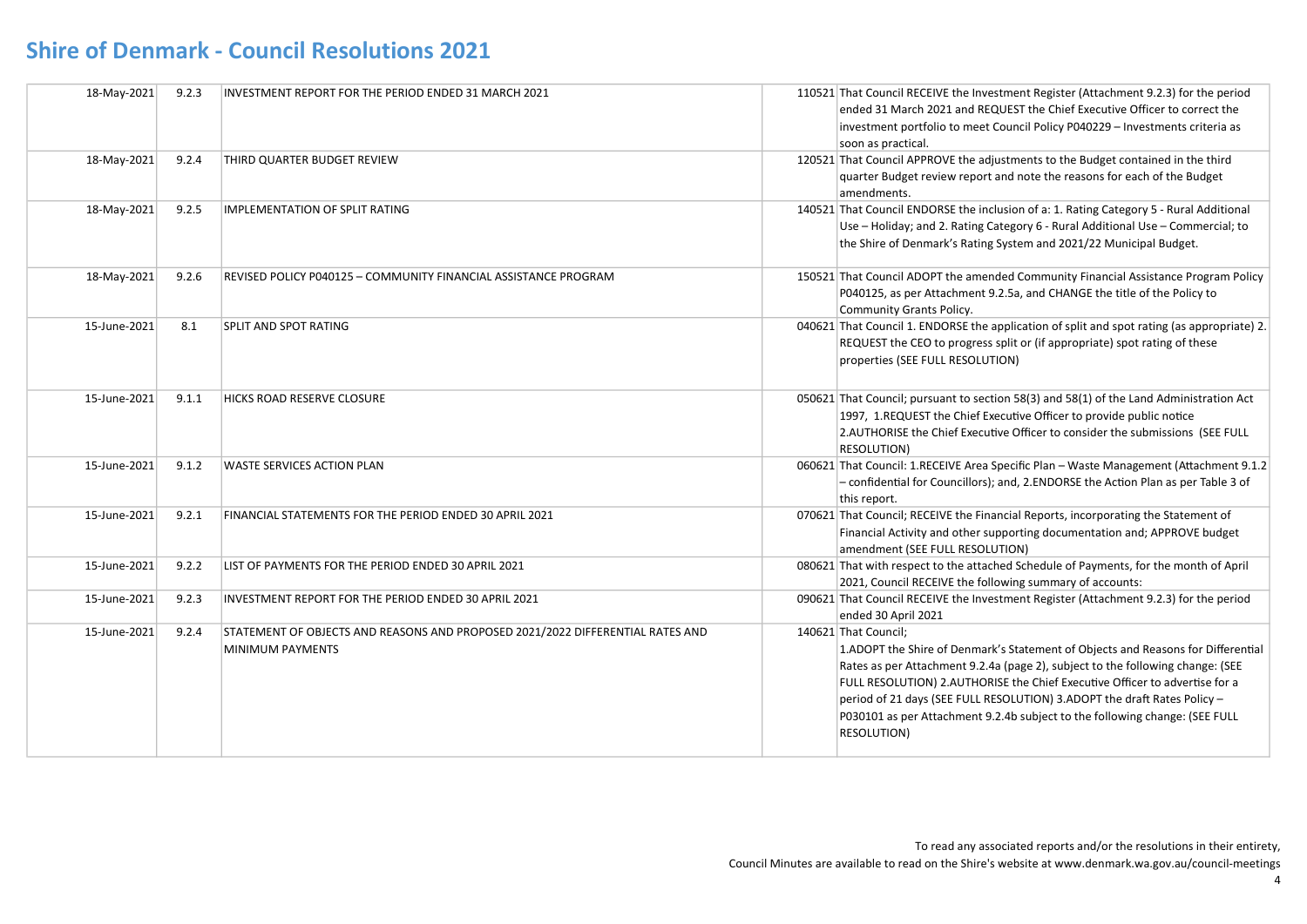| 15-June-2021 | 9.3.1 | <b>EXPRESSION OF INTEREST TO THE REGIONAL CLIMATE ALLIANCE PROGRAM FOR FUNDING</b> | 150621 That Council;<br>1. Resolves to FORM a Regional Climate Alliance, consisting of the City of Albany,<br>Shires of Denmark, Plantagenet and Jerramungup, and;<br>2. SUPPORT an expression of interest by the Regional Climate Alliance to the West<br>Australian Local Government Association (WALGA) Regional Climate Alliance<br>Program, and;<br>3.AUTHORISE the Chief Executive Officer and Shire President to sign<br>documentation required to submit the expression of interest with other Regional<br>Climate Alliance local government members. |
|--------------|-------|------------------------------------------------------------------------------------|---------------------------------------------------------------------------------------------------------------------------------------------------------------------------------------------------------------------------------------------------------------------------------------------------------------------------------------------------------------------------------------------------------------------------------------------------------------------------------------------------------------------------------------------------------------|
| 15-June-2021 | 9.3.2 | PEACEFUL BAY LEASE RENEWAL POLICY                                                  | 160621 That Council ADVERTISE its intention to adopt the policy, included within the<br>report, seek specific comment from the current leaseholders and consider any<br>submissions received.                                                                                                                                                                                                                                                                                                                                                                 |
| 15-June-2021 | 9.3.3 | DISABILITY SERVICES ADVISORY COMMITTEE - APPOINTMENT OF COMMUNITY MEMBER           | 190621 That Council appoint Marjo Hannelle as a community member on the Disability<br>Services Advisory Committee until the October 2021 Local Government Elections<br>and thank the other applicant for their interest.                                                                                                                                                                                                                                                                                                                                      |
| 20-July-2021 | 8.1   | IMPROVING CONTENT OF DIFFERENTIAL RATING PUBLIC NOTICE                             | 040721 Council REQUESTS the Chief Executive Officer to provide a report to Council, no<br>later than the February 2022 OCM, covering options for improving the content of<br>Council's annual public notice providing ratepayers with the opportunity to<br>comment on proposed differential rates.                                                                                                                                                                                                                                                           |
| 20-July-2021 | 9.2.1 | FINANCIAL STATEMENTS FOR THE PERIOD ENDED 30 APRIL 2021                            | 050721 That with respect to Financial Statements for the period ending 31 May 2021,<br>Council RECEIVE the Financial Reports, incorporating the Statement of Financial<br>Activity and other supporting documentation.                                                                                                                                                                                                                                                                                                                                        |
| 20-July-2021 | 9.2.2 | LIST OF PAYMENTS FOR THE PERIOD ENDING 31 MAY 2021                                 | 060721 That with respect to the attached Schedule of Payments, totalling \$1,703,395.82,<br>for the month of May 2021, Council RECEIVE the following summary of accounts:<br>(SEE FULL RESOLUTION).                                                                                                                                                                                                                                                                                                                                                           |
| 20-July-2021 | 9.2.3 | INVESTMENT REPORT FOR THE PERIOD ENDED 31 MAY 2021                                 | 070721 That Council RECEIVE the Investment Register, Attachment 9.2.3, for the period<br>ended 31 May 2021.                                                                                                                                                                                                                                                                                                                                                                                                                                                   |
| 20-July-2021 | 9.2.4 | RATES EXEMPTION APPLICATION - MIA MIA HOUSING COLLECTIVE INC                       | 080721 That Council REQUEST the Chief Executive Officer to review all currently rate-<br>exempt private land holdings in the Shire of Denmark, and provide a report back<br>to Council which will include consideration of the Mia Mia Housing Collective rate<br>exemption application, and also consider Council's ability to apply rates to these<br>properties going forward, no later than the September 2021 Ordinary Council<br>meeting.                                                                                                               |
| 20-July-2021 | 9.3.4 | <b>GUMNUT CORNER &amp; DENMARK PLAYGROUP LEASE</b>                                 | 090721 That with respect to Lot 500 on Deposited Plan 61023 (No. 81 South Coast<br>Highway, Denmark), the Council:<br>1. INFORM the Denmark Occasional Day Care Centre and the Denmark Playgroup<br>(joint lessees) that it is prepared, in principle, to offer a new lease based on the<br>following; (SEE FULL RESOLUTION).                                                                                                                                                                                                                                 |
| 20-July-2021 | 9.1.1 | PROPOSED EASEMENTS THROUGH RESERVE 42507                                           | 100721 That Council, pursuant to Section 144(1)(a) of the Land Administration Act (LAA),<br>CONSENT to the creation of two easements across Reserve 42507 for the benefit<br>of Lot 305 (40 Wentworth Road) and Lot 304 (2269 South Coast Highway) on<br>Deposited Plan 75450, Ocean Beach as shown at Attachment 9.1.1b with the<br>following condition: Public access along Reserve 42507 is maintained.                                                                                                                                                    |

To read any associated reports and/or the resolutions in their entirety,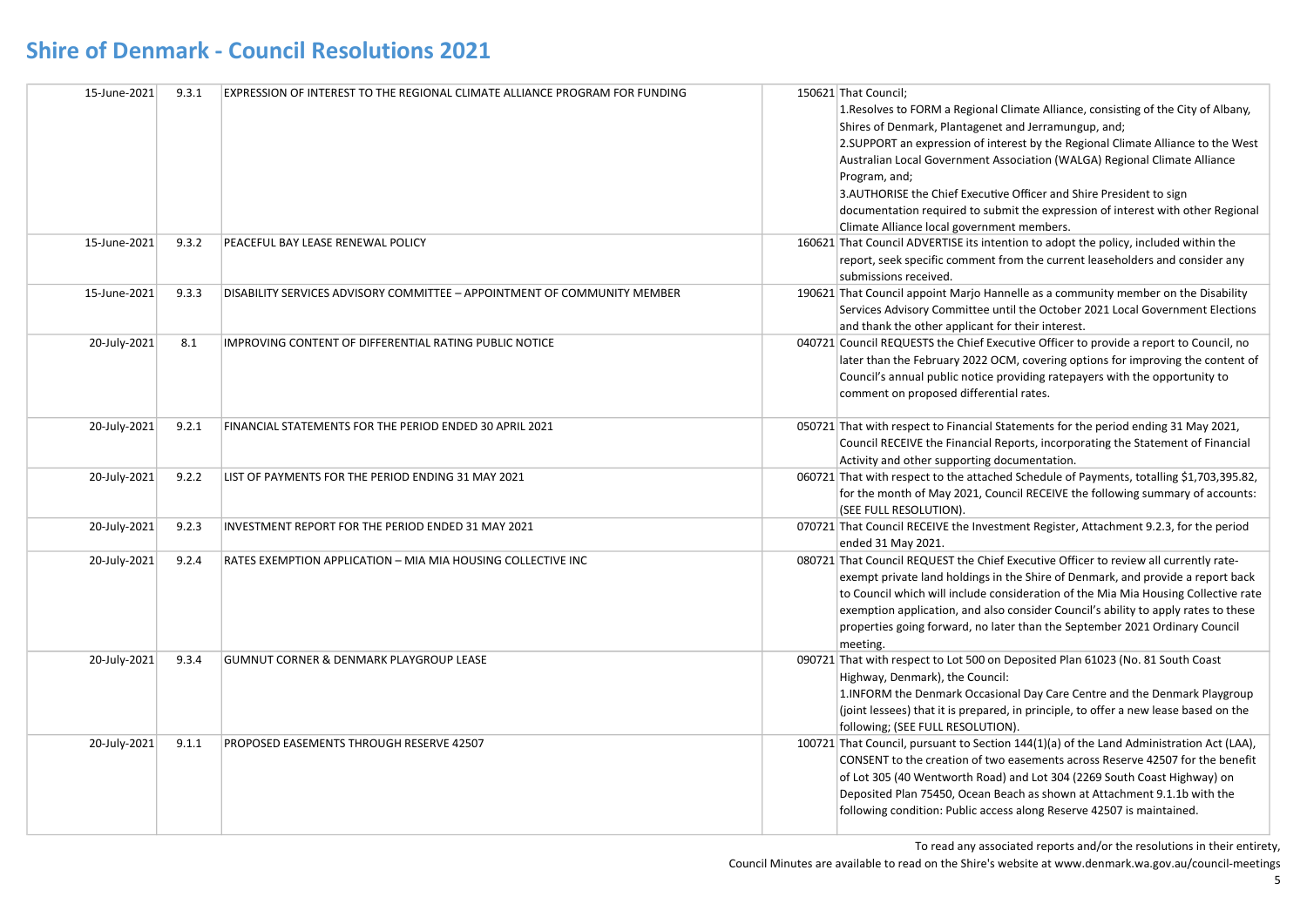| 20-July-2021 | 9.1.2 | PROPOSED AMENDMENT NO. 150 TO LOCAL PLANNING SCHEME NO. 3             | 110721 That Council, pursuant to section 75 of the Planning and Development Act 2005,<br>resolves to:<br>1.ADOPT proposed Amendment No. 150 to Shire of Denmark Local Planning<br>Scheme No. 3, deleting Clause 5.3.7 of the Scheme text (Attachment 9.1.2).<br>2.CLASSIFY proposed Amendment No. 150 to Local Planning Scheme No. 3 as a<br>'Basic Amendment' in accordance with the Planning and Development (Local<br>Planning Schemes) Regulations 2015 for the reason that: (SEE FULL RESOLUTION).    |
|--------------|-------|-----------------------------------------------------------------------|------------------------------------------------------------------------------------------------------------------------------------------------------------------------------------------------------------------------------------------------------------------------------------------------------------------------------------------------------------------------------------------------------------------------------------------------------------------------------------------------------------|
| 20-July-2021 | 9.2.5 | REVISED POLICY - INVESTMENT P040229                                   | 130721 That Council, with respect to the Investment Policy, REPLACE Investment Policy<br>P040229 with the amended Investment of Surplus Funds Policy (Attachment<br>$9.2.5b$ ).                                                                                                                                                                                                                                                                                                                            |
| 20-July-2021 | 9.2.6 | REQUEST FOR USE OF YOUTH CENTRE BUILDING BY DENMARK BRIDGE CLUB       | 140721 That Council:<br>1.AGREE to the Youth Centre building, formerly known as 'Tha House', be referred<br>to as 'McLean House'.<br>2. REQUEST the Chief Executive Officer to develop a booking system for McLean<br>House, including guidelines on appropriate use, booking and termination process<br>should the Council decide the future use of the building for its own or alternate<br>use.                                                                                                         |
| 20-July-2021 | 9.3.1 | CODE OF CONDUCT FOR COUNCIL MEMBERS, COMMITTEE MEMBERS AND CANDIDATES | 160721 That Council:<br>1.REPEAL Policy P040128 - Officers and Elected Members Code of Conduct; and<br>2.ADOPT the Code of Conduct for Council Members, Committee Members and<br>Candidates, as per Attachment 9.3.1b; and<br>3.ADOPT the Code of Conduct Complaints Management Policy; and<br>4. DELEGATE to the Chief Executive Officer the functions of approving a behaviour<br>complaint form and authorising one or more persons to receive and/or withdraw<br>complaints, as per Attachment 9.3.1d. |
|              |       |                                                                       | 170721 That Council:<br>1.ESTABLISH a Behaviour Complaints Committee with the attached membership<br>and terms of reference (Attachment 9.3.1f); and<br>2. DELEGATE to the Committee the powers and duties as detailed in the attached<br>Charter (see Attachment 9.3.1e); and<br>3.APPOINT the following Councillors as members of the Committee; (SEE FULL<br>RESOLUTION).                                                                                                                               |
| 20-July-2021 | 9.3.2 | WORKPLACE HEALTH & SAFETY POLICY STATEMENT                            | 180721 That Council;<br>1.REPEAL Policy P140302 - Occupational Safety & Health; and,<br>2.ADOPT the new Workplace Health and Safety Policy Statement, as detailed in<br>the attachment 9.3.2a.                                                                                                                                                                                                                                                                                                             |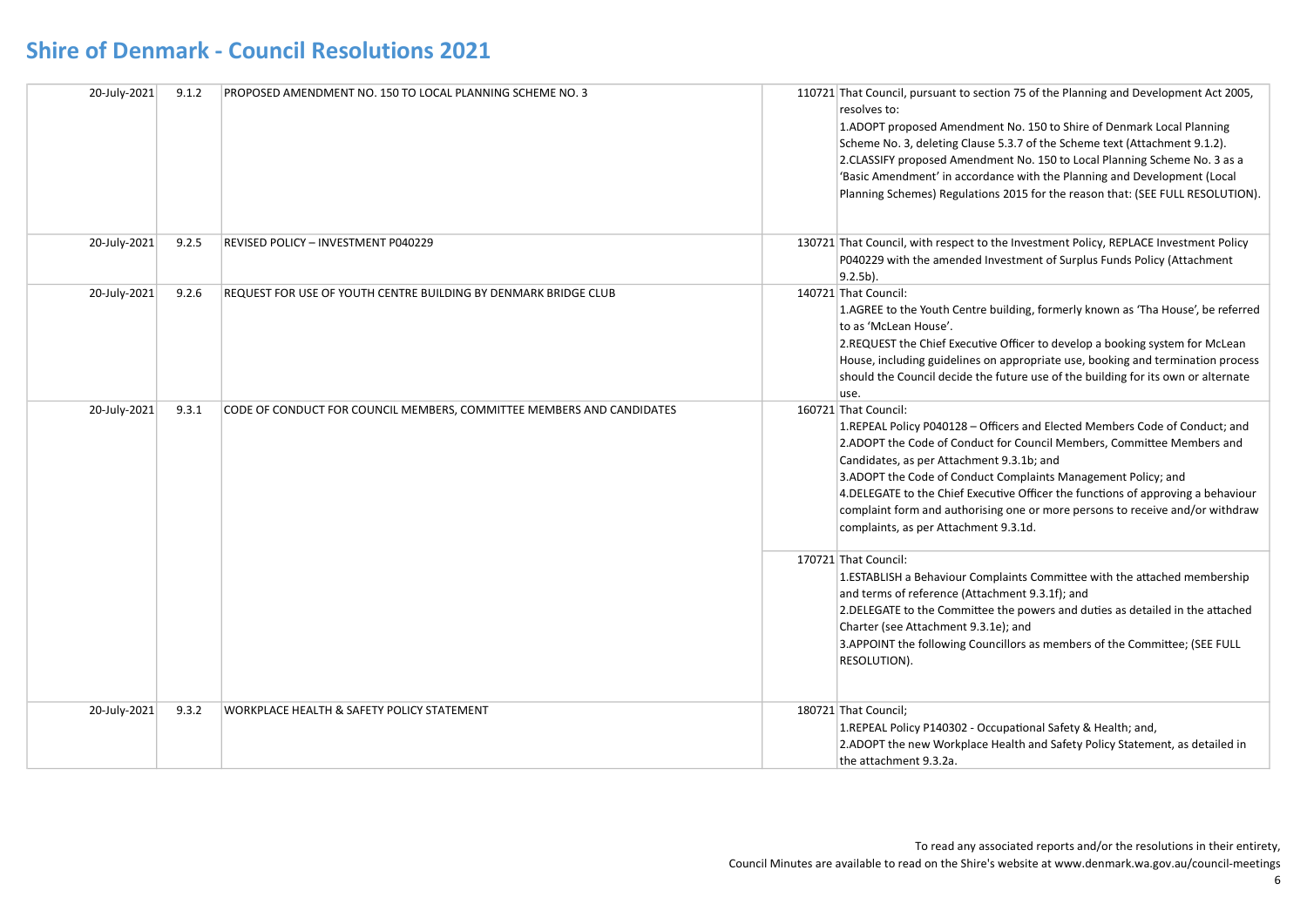| 20-July-2021 | 9.3.3 | <b>DENMARK MENS SHED - RATES CONCESSION REQUEST</b>                                                                  | 190721 That in relation the lease between the Shire of Denmark and the Denmark Mens<br>Shed Incorporated for a portion of Lot 952 on Deposited Plan 39348n and<br>pursuant to section 6.47 of the Local Government Act 1995 Council:<br>1.GRANT a 100% concession for the 2020/2021 rates; and<br>2. INCLUDE a permanent 100% rates concession in their lease for future years.                                                                                                                                                                                                                                                                                                                                                                                                                                                                                                                                                                           |
|--------------|-------|----------------------------------------------------------------------------------------------------------------------|-----------------------------------------------------------------------------------------------------------------------------------------------------------------------------------------------------------------------------------------------------------------------------------------------------------------------------------------------------------------------------------------------------------------------------------------------------------------------------------------------------------------------------------------------------------------------------------------------------------------------------------------------------------------------------------------------------------------------------------------------------------------------------------------------------------------------------------------------------------------------------------------------------------------------------------------------------------|
| 20-July-2021 | 9.3.5 | BEVANS (WA) PTY LTD - FISHERMANS LEASE RENEWAL                                                                       | 200721 That with respect to Site 303 on Deposited Plan 220017, Council:<br>1.ADVISE Bevans (WA) Pty Ltd that is prepared to consider a new 10 year lease<br>subject to the lease containing provisions relating to; (SEE FULL RESOLUTION).                                                                                                                                                                                                                                                                                                                                                                                                                                                                                                                                                                                                                                                                                                                |
| 20-July-2021 | 10.1  | ROADWISE ADVISORY COMMITTEE - MINUTES AND RECOMMENDATION - 13 MAY 2021                                               | 210721 That Council:<br>1.RECEIVE the Roadwise Advisory Committee Minutes for the meeting held on 13<br>May 2021; and<br>2. PROVIDE a letter of support to Main Roads WA regarding the issues raised in<br>the letter from the Nornalup Resident & Ratepayers Association (as appended to<br>the Roadwise Advisory Committee Minutes for the meeting held on 13 May 2021).                                                                                                                                                                                                                                                                                                                                                                                                                                                                                                                                                                                |
| 20-July-2021 | 10.2  | BUSH FIRE ADVISORY COMMITTEE - MINUTES AND FIRE CONTROL OFFICER & FIRE WEATHER OFFICER<br>APPOINTMENTS FOR 2021/2022 | 220721 That Council RECEIVE the Minutes of the Bush Fire Advisory Committee meeting<br>held on 22 April 2021, as per Attachment 10.2a<br>230721 That Council:<br>1.AMEND clause 7.0 (Membership) of the Bush Fire Advisory Committee Charter<br>to remove any ambiguity from "1 x Councillor Delegate and Deputy" to "2 x<br>Council Delegates"; and<br>2. RECEIVE the Minutes of the Bush Fire Advisory Committee Annual General<br>Meeting held on 17 June 2021, as per Attachment 10.2b.<br>240721 That Council RECEIVE the Minutes of the Bush Fire Advisory Committee meeting<br>held on 17 June 2021, as per Attachment 10.2c.<br>250721 That, pursuant to Section 38 (1) of the Bush Fires Act 1954, Council APPOINT the<br>following persons for the financial year 2021/2022 and that the appointments be<br>advertised in the Denmark Bulletin and Council's Delegation (Appointments)<br>D050109 be updated accordingly; (SEE FULL RESOLUTION) |
|              |       |                                                                                                                      | 260721 That, pursuant to Section 38 (8) of the Bush Fires Act 1954, Council APPOINT<br>Adrian Kranendonk for the financial year 2021/2022 as a Fire Control Officer and<br>Fire Weather Officer to be authorised within the entire Shire of Denmark.                                                                                                                                                                                                                                                                                                                                                                                                                                                                                                                                                                                                                                                                                                      |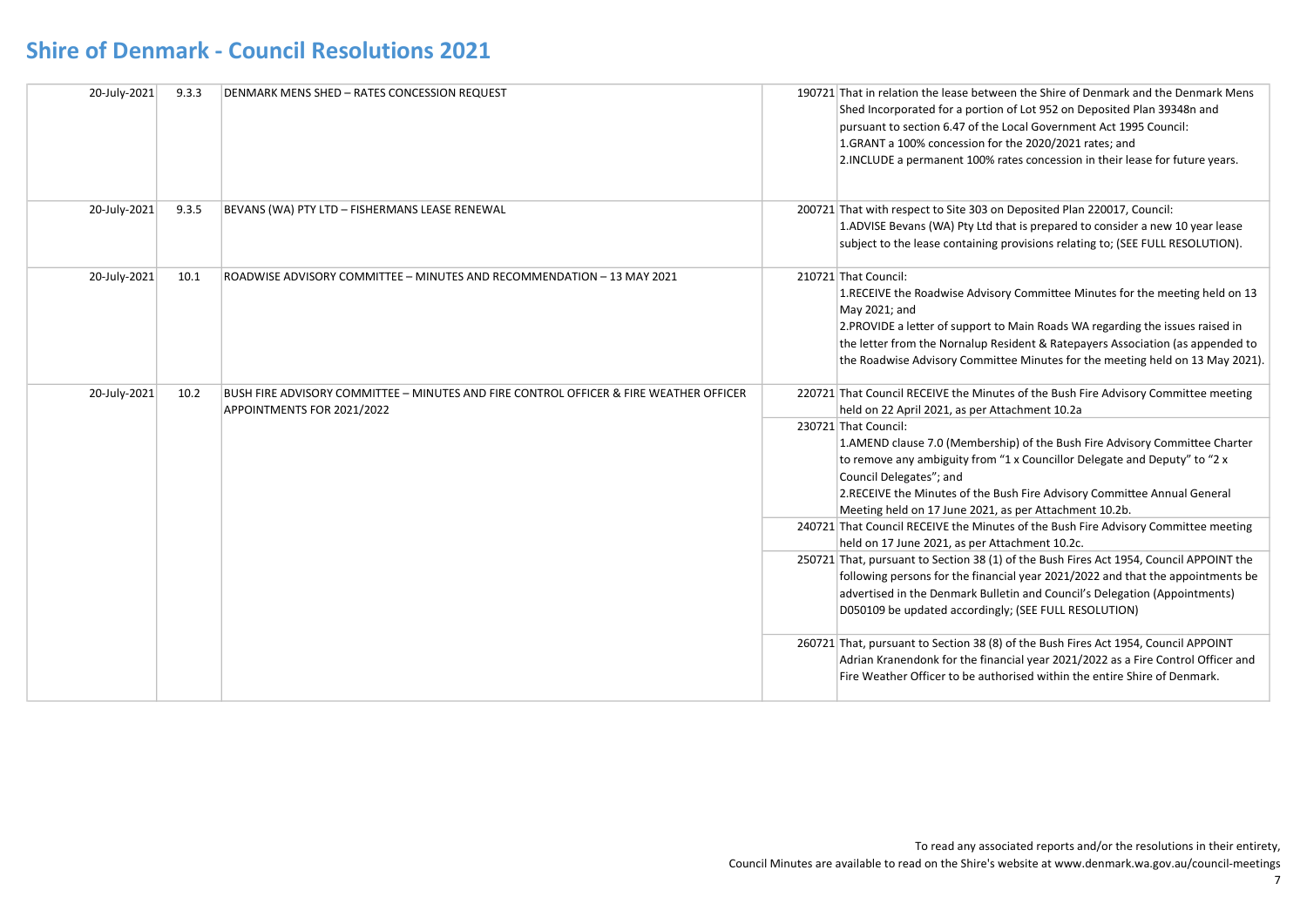| 20-July-2021   | 11.1  | SENIOR OFFICER - PROPOSED OFFER - CONTRACT OF EMPLOYMENT                                               | 280721 That in relation to the advertised position of Director Corporate and Community<br>Services, Council;<br>1. ACCEPT the CEO's recommendation to employ Mrs Gina McPharlin in the<br>position, commencing 10 August 2021.<br>2. ENDORSE the proposed employment contract that reflects a term of five (5)<br>years, with the conditions and entitlements reflecting the budget parameters and<br>terms advertised.<br>3.AUTHORISE the Shire President and Chief Executive Officer to execute the<br>employment contract.<br>4.FORMALLY acknowledge and thank Mr Lee Sounness, who has occupied the<br>role of Acting Director Corporate and Community Services, with a letter of<br>commendation. |
|----------------|-------|--------------------------------------------------------------------------------------------------------|--------------------------------------------------------------------------------------------------------------------------------------------------------------------------------------------------------------------------------------------------------------------------------------------------------------------------------------------------------------------------------------------------------------------------------------------------------------------------------------------------------------------------------------------------------------------------------------------------------------------------------------------------------------------------------------------------------|
| 20-July-2021   | 11.2  | SENIOR OFFICER - PROPOSED OFFER - CONTRACT OF RENEWAL OF EMPLOYMENT                                    | 290721 That in relation to the position of Director Assets and Sustainable Development,<br>Council;<br>1. ACCEPT the CEO's recommendation to renew the contract of Mr David King for a<br>term of five (5) years commencing 20 July 2021; and,<br>2. ENDORSE the proposed employment contract that reflects a change in title to<br>Deputy Chief Executive Officer and nominal increase in salary to reflect the<br>increased role and responsibilities of the position; and,<br>3.AUTHORISE the Shire President and Chief Executive Officer to execute the<br>employment contract.                                                                                                                    |
| 03-August-2021 | 5.1   | ADOPTION OF 2021/2022 ANNUAL BUDGET                                                                    | 010821 That Item 5.1 be deferred until a Special Council Meeting to be held on the 17<br>August 2021 to enable Councillors to:<br>1. OBTAIN further information on the inclusion of a lease liability calculation into<br>the 2021/22 Budget that has been brought to Shire Officer's attention since the<br>publication of the Agenda and draft Budget; and<br>2. Following advice from an engineering consultant, CONSIDER the need to<br>include funds in the Budget for emergency remediation works at Ocean Beach and<br>the Denmark Surf Life Saving Club.                                                                                                                                       |
| 17-August-2021 | 7.3   | STRATEGIC BRIEFING NOTES - 20 JULY 2021                                                                | 050821 That the Notes from the Strategic Briefing Forum held on 20 July 2021 be<br>RECEIVED and AMENDED to reflect a proposal for visitor servicing to Council by<br>the Denmark Chamber of Commerce.                                                                                                                                                                                                                                                                                                                                                                                                                                                                                                  |
| 17-August-2021 | 9.1.1 | PROPOSED LOCAL PLANNING POLICY NO. 49 - ANCILLARY DWELLINGS                                            | 060821 That Council, pursuant to Schedule 2, Part 2 of the Planning and Development<br>(Local Planning Schemes) Regulations 2015, resolves to:<br>1. PREPARE proposed draft Local Planning Policy No. 49: Ancillary Dwellings for<br>the purpose of public consultation; and,<br>ADVERTISE draft Local Planning Policy No. 49: Ancillary Dwellings and invite public<br>comment for a period of no less than 21 days, reporting to Council thereafter.                                                                                                                                                                                                                                                 |
| 17-August-2021 | 9.1.2 | PROPOSED AMENDMENT TO DEVELOPMENT APPROVAL - TAVERN/CELLAR SALES/RESTAURANT &<br><b>RURAL INDUSTRY</b> | 090821 That Council; with respect to the proposed amendment to Development Approval<br>DA2020/128 for Outbuilding Additions/ Alterations and Change of Use (Tavern/<br>Cellar Sales/ Restaurant & Rural Industry) at No. 40 (Lot 305) Wentworth Road,<br>Ocean Beach; (SEE FULL RESOLUTION).                                                                                                                                                                                                                                                                                                                                                                                                           |

To read any associated reports and/or the resolutions in their entirety,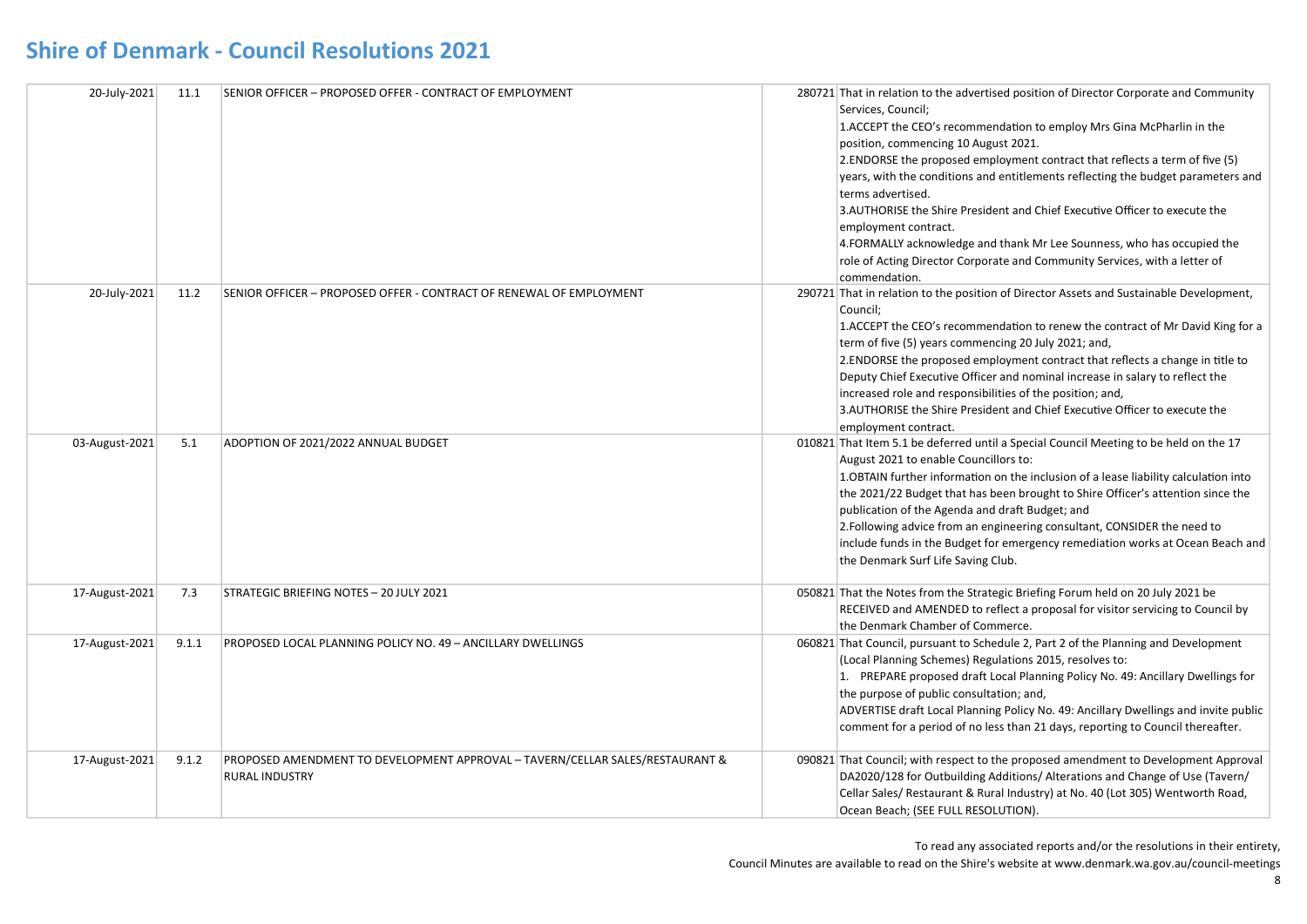| 17-August-2021 | 9.2.1            | FINANCIAL STATEMENTS FOR THE PERIOD ENDED 30 JUNE 2021 |        | 110821 That Council; with respect to Financial Statements for the period ending 30 June<br>2021, RECEIVE the Financial Reports, incorporating the Statement of Financial<br>Activity and other supporting documentation.                                                                                                                                                                                                                                                        |
|----------------|------------------|--------------------------------------------------------|--------|---------------------------------------------------------------------------------------------------------------------------------------------------------------------------------------------------------------------------------------------------------------------------------------------------------------------------------------------------------------------------------------------------------------------------------------------------------------------------------|
| 17-August-2021 | 9.2.2            | LIST OF PAYMENTS FOR THE PERIOD ENDING 30 JUNE 2021    |        | 120821 That with respect to the attached Schedule of Payments, totalling \$2,185,134.19,<br>for the month of June 2021, Council RECEIVE the following summary of accounts:<br>(SEE FULL RESOLUTION)                                                                                                                                                                                                                                                                             |
| 17-August-2021 | 9.2.3            | INVESTMENT REPORT FOR THE PERIOD ENDED 30 JUNE 2021    |        | 130821 That Council; RECEIVE the Investment Register (attachment 9.2.3) for the period<br>ended 30 June 2021.                                                                                                                                                                                                                                                                                                                                                                   |
| 17-August-2021 | 9.3.1            | STRATEGIC COMMUNITY PLAN WORKING GROUP                 | 150821 | That Council: 1. CREATE a Strategic Community Plan Working Group consisting of<br>three councillors, four community representatives and two Shire of Denmark staff;<br>and, 2. APPOINT three councillors (SEE FULL RESOLUTION)                                                                                                                                                                                                                                                  |
| 17-August-2021 | 5.1a             | ADOPTION OF 2021/2022 ANNUAL BUDGET                    |        | 200821 That Council, 1. Differential General Rates and Minimum Payment Rates.<br>1. NOTES forty (40) submissions were received in response to the Notice<br>published in accordance with section 6.36(1) of the Local Government Act 1995,<br>and pursuant to Sections 6.32, 6.33 and 6.35 of the Local Government Act 1995,<br>and; 2.ADOPTS the following differential general rates and minimum payments<br>on the Gross Rental and Unimproved Values: (SEE FULL RESOLUTION) |
| 17-August-2021 | 5.1 <sub>b</sub> | ADOPTION OF 2021/2022 ANNUAL BUDGET                    |        | 210821 That Council: 1.Rate Payment Options<br>Pursuant to Section 6.45 of the Local Government Act 1995 and Regulation 64(2)<br>of the Local Government (Financial Management) Regulations 1996, ADOPTS the<br>following due dates for the payment of rates in full by one payment on the due<br>date or in instalments as follows: (SEE FULL RESOLUTION)                                                                                                                      |
| 17-August-2021 | 5.1c             | ADOPTION OF 2021/2022 ANNUAL BUDGET                    |        | 230821 That Council; 1. 2021/2022 Annual Budget Pursuant to the provisions of Section<br>6.2(1) of the Local Government Act 1995 and Part 3 of the Local Government<br>(Financial Management) Regulations 1996, ADOPTS the Shire of Denmark Annual<br>Budget for the year ended 30 June 2022 as contained in Attachment 5.1a subject<br>to the following amendments: (SEE FULL RESOLUTION)                                                                                      |
| 17-August-2021 | 5.1 <sub>d</sub> | ADOPTION OF 2021/2022 ANNUAL BUDGET                    | 240821 | That Council; Pursuant to Section 6.47 of the Local Government Act 1995, WAIVES<br>the 2021/2022 local government rate charge, including any and all future interim<br>adjustments for the property assessments listed in Note 1 of the 2021/2022<br>Municipal Budget, noting that the amount totalling \$62,621 is subject to final<br>confirmation during the 2021/2022 rate billing process.                                                                                 |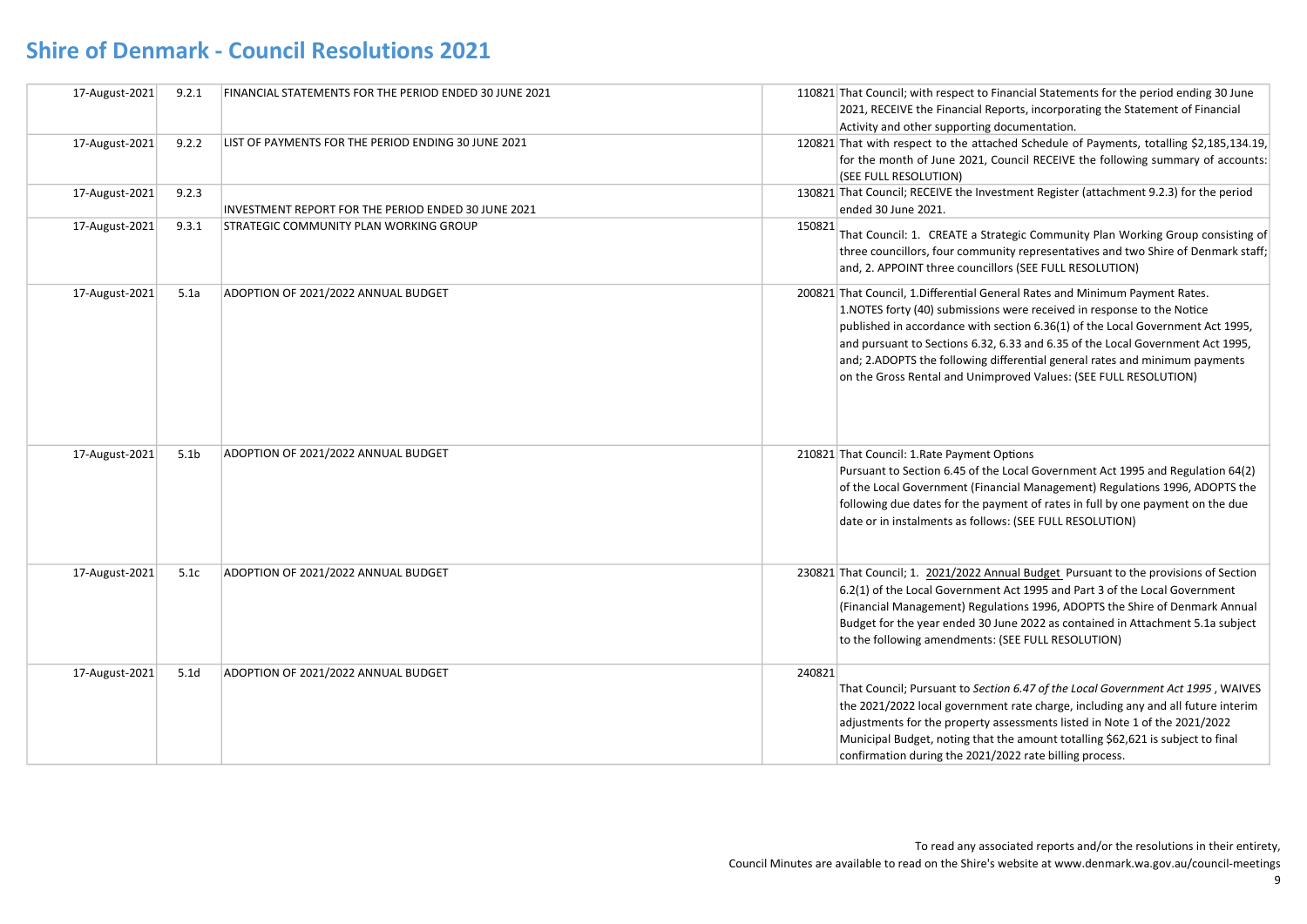| 17-August-2021    | 5.1e  | ADOPTION OF 2021/2022 ANNUAL BUDGET                                                                |        | 250821 That Council; Reserve Funds - New Reserves Established 1. Pursuant to section<br>6.11 of the Local Government Act 1995. APPROVES establishment of an ICT<br>Reserve for the purpose of financing the acquisition and enhancement of<br>Information Technology and digital service delivery initiatives; and, (SEE FULL<br>RESOLUTION)                                                                                                                                                                                                                                                            |
|-------------------|-------|----------------------------------------------------------------------------------------------------|--------|---------------------------------------------------------------------------------------------------------------------------------------------------------------------------------------------------------------------------------------------------------------------------------------------------------------------------------------------------------------------------------------------------------------------------------------------------------------------------------------------------------------------------------------------------------------------------------------------------------|
| 21-September-2021 | 8.1   | ROAD CONDITIONS AND SEALING OF ROADS ANALYSIS                                                      | 050921 | That Council; 1. CONDUCT a preliminary Cost-Benefit Analysis on the sealing of<br>one or more gravel roads in the Shire of Denmark that: (SEE FULL RESOLUTION)                                                                                                                                                                                                                                                                                                                                                                                                                                          |
| 21-September-2021 | 9.1.1 | PROPOSED PARTIAL ROAD CLOSURE - MACKAY LANE, ONE-WAY                                               |        | 060921 That Council; with respect to Mackay Lane: 1. ENDORSE the partial closure of<br>Mackay Lane restricting traffic direction to one-way eastbound from Strickland<br>Street and thence northbound through to North Street; and, (SEE FULL<br><b>RESOLUTION</b>                                                                                                                                                                                                                                                                                                                                      |
| 21-September-2021 | 9.1.2 | SCHEME AMENDMENT 144 - AMENDING SPECIAL RURAL No. 10 PROVISIONS AND LOCAL STRUCTURE<br><b>PLAN</b> | 070921 | That Council REQUEST the CEO to; 1. 1. Reassess Amendment No. 144 and<br>consider the inclusion of lot 7; and, 2. 2. Prepare a report for Council to consider<br>adoption of Amendment No. 144 at the November 2021 Ordinary Council Meeting.                                                                                                                                                                                                                                                                                                                                                           |
| 21-September-2021 | 9.1.3 | PROPOSED AMENDED ROCKFORD/HORSLEY ROAD STRUCTURE PLAN - FINAL APPROVAL                             | 080921 | That Council, in accordance with the requirements of the Planning and<br>Development (Local Planning Schemes) Regulations 2015, Schedule 2, Part 4,<br>clause 20: 1. 1. ENDORSE the proposed Amended Rockford/Horsley Road<br>Structure Plan Structure Plan Amendment and recommend the modifications to<br>the Western Australian Planning Commission as shown on Attachment 9.1.3d of<br>this report; and, 2. 2. FORWARD a copy of the structure plan amendment Council<br>report and schedule of submissions, Attachment 9.1.3c, to the Western Australian<br>Planning Commission for determination. |
| 21-September-2021 | 9.2.1 | FINANCIAL STATEMENTS FOR THE PERIOD ENDED 31 JULY 2021                                             |        | 090921 That Council; with respect to Financial Statements for the period ending 31 July<br>2021, RECEIVE the Financial Reports, incorporating the Statement of Financial<br>Activity and other supporting documentation.                                                                                                                                                                                                                                                                                                                                                                                |
| 21-September-2021 | 9.2.2 | LIST OF PAYMENTS FOR THE PERIOD ENDING 31 JULY 2021                                                |        | 100921 That with respect to the attached Schedule of Payments, totalling \$1,874,974.00,<br>for the month of July 2021, Council RECEIVE the following summary of accounts:<br>(SEE FULL RESOLUTION)                                                                                                                                                                                                                                                                                                                                                                                                     |
| 21-September-2021 | 9.2.3 | INVESTMET REPORT FOR THE PERIOD ENDED JULY 2021                                                    |        | 110921 That Council RECEIVE the Investment Register (Attachment 9.2.3) for the period<br>ended 31 July 2021.                                                                                                                                                                                                                                                                                                                                                                                                                                                                                            |
| 21-September-2021 | 9.2.4 | LONG TERM FINANCIAL PLAN 2021/22-2030/31                                                           |        | 120921 With respect to the Integrated Planning and Reporting Framework, Council ADOPT<br>the Long Term Financial Plan (Attachment 9.2.4).                                                                                                                                                                                                                                                                                                                                                                                                                                                               |
| 21-September-2021 | 9.2.5 | AMENDMENT TO SCHEDULE OF FEES AND CHARGES 2021/22                                                  | 130921 | That Council; 1. 1. APPROVE amendment to the Schedule of Fees and Charges,<br>Attachment 9.2.5, in respect to Parry Beach Nature Park Camping Fees, Denmark<br>Waste Facility Fees, Denmark Recreation Centre Fees and Health Administration<br>Fees to accurately list the fee amount and to better reflect the fees intent; and, 2.<br>2. GIVE public notice of 7 days of the intent to amend the previously adopted fees<br>and charges.                                                                                                                                                             |
| 21-September-2021 | 9.2.6 | COMMUNITY GRANT PROGRAM APPLICATIONS 2021/2022                                                     |        | 140921 That Council; APPROVE the following Community Grant Program applications<br>totalling \$25,000 for 2020/2021: (SEE FULL RESOLUTION)                                                                                                                                                                                                                                                                                                                                                                                                                                                              |

To read any associated reports and/or the resolutions in their entirety,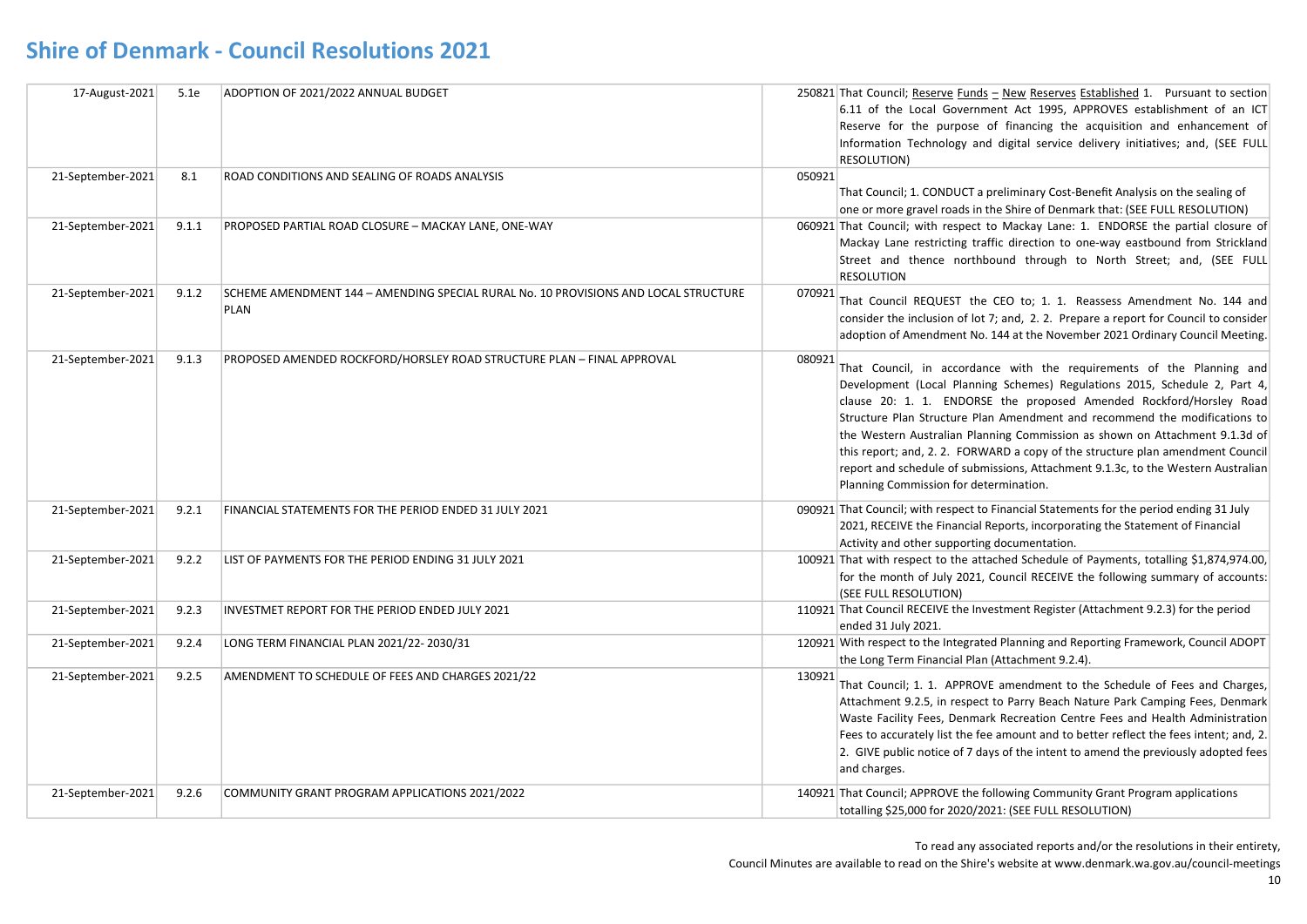| 21-September-2021 | 9.3.1  | <b>SUSTAINABLE TOURISM STRATEGY AND ACTION PLAN</b>                                                                                                            |        | 150921 That Council; 1 1.ADOPT the Shire of Denmark Sustainable Tourism Strategy<br>Attachment 9.3.1a) incorporating suggested changes, where supported in the<br>responses section of the submissions and responses table of attachment 9.3.1(d);<br>and, (SEE FULL RESOLUTION)                                                                                                                                                                                                 |
|-------------------|--------|----------------------------------------------------------------------------------------------------------------------------------------------------------------|--------|----------------------------------------------------------------------------------------------------------------------------------------------------------------------------------------------------------------------------------------------------------------------------------------------------------------------------------------------------------------------------------------------------------------------------------------------------------------------------------|
| 21-September-2021 | 9.3.2  | PROPOSAL FROM DENMARK CHAMBER OF COMMERCE TO OCCUPY THE DENMARK VISITOR CENTRE<br>AND PROVIDE VISITOR SERVICING                                                | 180921 | That Council; 1. COMMIT to a three-year service agreement for the Denmark<br>Chamber of Commerce to operate from the Denmark Visitor Centre, located at 73<br>South Coast Highway Denmark; and, 2. ALLOCATE \$95,000, on a pro-rata basis,<br>payable in monthly instalments, from account GL1327802, to support the<br>Denmark Chamber of Commerce to deliver tourism services including face-to-face<br>visitor servicing, through to 30 June 2022; and, (SEE FULL RESOLUTION) |
| 21-September-2021 | 9.3.3  | <b>CORPORATE BUSINESS PLAN</b>                                                                                                                                 |        | 190921 That Council ADOPT the Corporate Business Plan, as per Attachment 9.3.3, with<br>effect from the current financial year through to June 2025                                                                                                                                                                                                                                                                                                                              |
| 21-September-2021 | 9.3.4  | POLICY TO APPOINT TEMPORARY CEO AND ACTING CEO AND REPEAL OF DELEGATION D040206 (ACTING<br>CHIEF EXECUTIVE OFFICER)                                            |        | 200921 That Council; 1.ADOPT the Temporary Employment or Appointment of CEO and<br>Designation of Senior Employees Policy (as per Attachment 9.3.4); and 2.REPEAL<br>Policy P040106 - Senior Employees & Acting Chief Executive Officers as follows;<br>and 3.REPEAL Delegation D040206 - Acting Chief Executive Officer.                                                                                                                                                        |
| 21-September-2021 | 9.3.5  | CEO RECRUITMENT, PERFORMANCE AND TERMINATION STANDARDS POLICY                                                                                                  |        | 210921 That Council ADOPT the Standards for CEO Recruitment, Performance and<br>Termination Policy (as per Attachment 9.3.5).                                                                                                                                                                                                                                                                                                                                                    |
| 21-September-2021 | 9.3.6  | DENMARK BRIDGE CLUB - SERVICE AGREEMENT                                                                                                                        |        | 240921 That with respect to the Denmark Bridge Club Incorporated's use of McLean<br>House, 73 Brazier Street, Denmark, Council; 1. AMEND the service level agreement<br>(attachment 9.3.6a) clause 7 following "4pm" insert the words: (SEE FULL<br>RESOLUTION)                                                                                                                                                                                                                  |
| 19-October-2021   | 11.1.1 | TEN.1-2021/22 - OCEAN BEACH LIME QUARRY ON RESERVE 46273 - EXTRACTION, CRUSHING AND<br>SCREENING OF LIMESTONE MATERIAL FOR THE PRODUCTION OF AGRICULTURAL LIME |        | 031021 That Council: 1. ACCEPT the tender from Nexgen Crushing and Screening for TEN.1<br>2021/22 for Separable Portions 1,2 and 3; and, 2. AUTHORISE the Chief Executive<br>Officer to award Separable Portions 4 and 5 subject to the satisfactory<br>performance of (1) above.                                                                                                                                                                                                |
| 19-October-2021   | 11.2.1 | FINANCIAL STATEMENTS FOR THE PERIOD ENDED 31 AUGUST 2021                                                                                                       |        | 041021 That Council; with respect to Financial Statements for the period ending 31 August<br>2021, RECEIVE the Financial Reports, incorporating the Statement of Financial<br>Activity and other supporting documentation.                                                                                                                                                                                                                                                       |
| 19-October-2021   | 11.2.2 | LIST OF PAYMENTS FOR THE PERIOD ENDING 31 AUGUST 2021                                                                                                          |        | 051021 That Council; That with respect to the attached Schedule of Payments, totalling<br>\$1,566,549.39, for the month of August 2021, Council RECEIVE the following<br>summary of accounts: (SEE FULL RESOLUTION)                                                                                                                                                                                                                                                              |
| 19-October-2021   | 11.2.3 | INVESTMENT REPORT FOR THE PERIOD ENDED 31 AUGUST 2021                                                                                                          |        | 061021 That Council RECEIVE the Investment Register (Attachment 9.2.3) for the period<br>ended 31 August 2021.                                                                                                                                                                                                                                                                                                                                                                   |
| 19-October-2021   | 11.3.1 | DENMARK AIRPORT ASSOCIATION INC. SERVICE AGREEMENT AND BUDGET CONSIDERATION                                                                                    | 071021 | That with respect to the Denmark Aerodrome, Council; 1. APPROVE the Service<br>Agreement (as per Attachment 11.3.1b); and (SEE FULL RESOLUTION)                                                                                                                                                                                                                                                                                                                                  |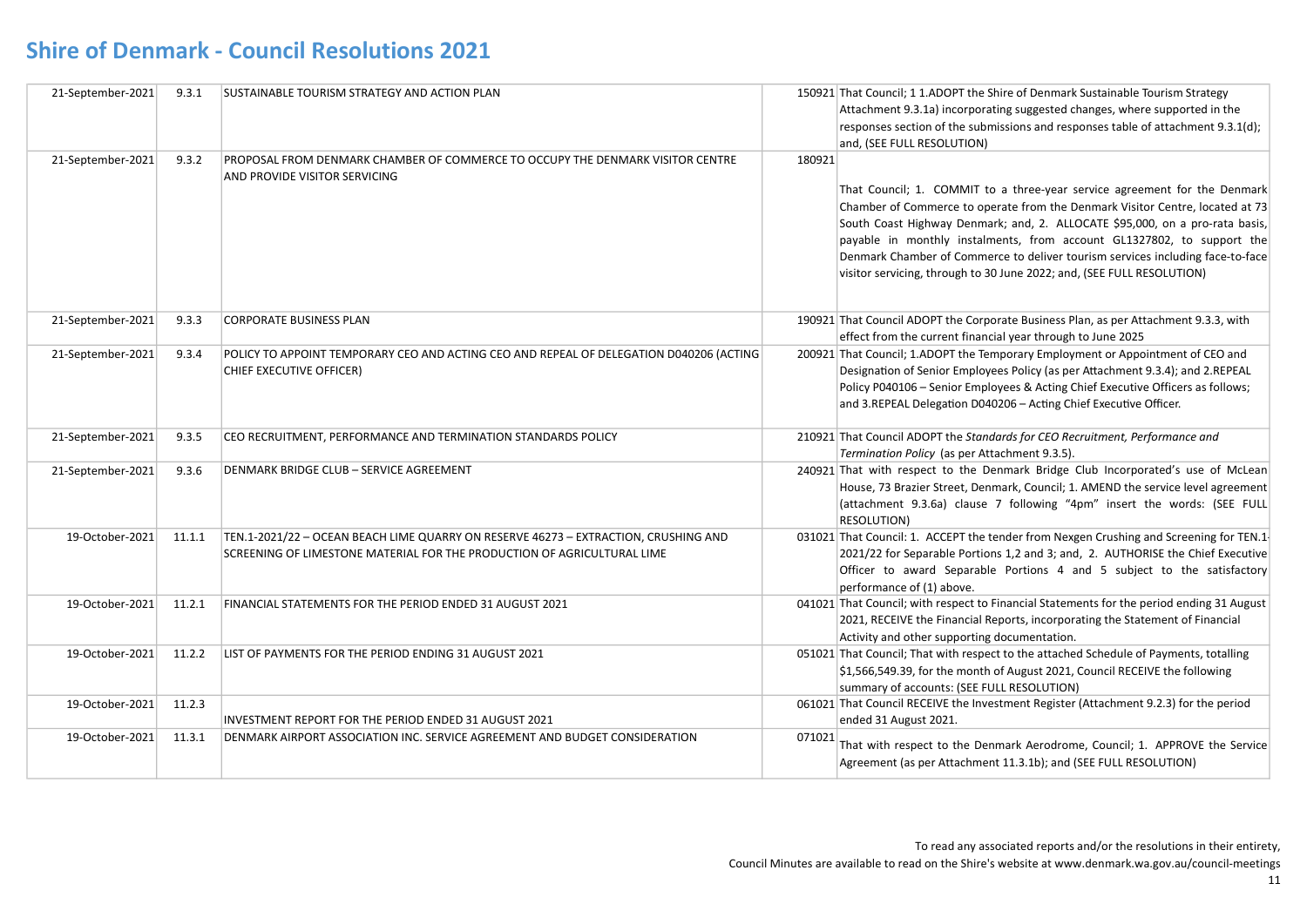| 19-October-2021  | 11.3.2  | DENMARK COMMUNITY RESOURCE CENTRE LEASE                                                                       |        | 081021 That with respect to the lease between the Shire of Denmark and the Denmark<br>Community Resource Centre Inc., Council: 1.APPROVE the amended lease (as per<br>Attachment 11.3.2a) that incorporates an area to be used for the installation of a<br>backup generator; (SEE FULL RESOLUTION)                                                                                                                   |
|------------------|---------|---------------------------------------------------------------------------------------------------------------|--------|-----------------------------------------------------------------------------------------------------------------------------------------------------------------------------------------------------------------------------------------------------------------------------------------------------------------------------------------------------------------------------------------------------------------------|
| 19-October-2021  | 11.3.3  | SOUTH COAST ALLIANCE INC. 2022 MEMBERSHIP NOMINATION                                                          |        | 111021 That Council NOMINATE Councillor Jan Lewis, as the additional Elected Member<br>representative, from the Shire of Denmark to the Board of the South Coast<br>Alliance Inc. until the next Annual General Meeting.                                                                                                                                                                                              |
| 19-October-2021  | 11.3.4  | DISABILITY SERVICES ADVISORY COMMITTEE MINUTES - 6 JULY 2021 AND 28 SEPTEMBER 2021 &<br><b>RECOMMENDATION</b> |        | 121001 That Council RECEIVE: 1.the Disability Services Advisory Committee Minutes for<br>the meeting held on 06 July 2021; and, 2.the Disability Services Advisory<br>Committee Minutes for the meeting held on 28 September 2021.                                                                                                                                                                                    |
| 19-October-2021  | 11.3.4d | DISABILITY SERVICES ADVISORY COMMITTEE MINUTES - 6 JULY 2021 AND 28 SEPTEMBER 2021 &<br><b>RECOMMENDATION</b> | 131021 | With respect to the access ramp to the Denmark Pharmacy, Council REQUEST the<br>Chief Executive Officer to investigate options to improve the access and present a<br>recommendation back to the Council by March 2022.                                                                                                                                                                                               |
| 19-October-2021  | 13.1    | 2021 SHIRE OF DENMARK AGRICULTURAL COLLEGE SCHOLARSHIP                                                        |        | 171021 That with respect to the 2021 Shire of Denmark Agricultural Scholarship, Council;<br>1.AWARD EBARGOED as the successful applicant; and 2.ENSURE the name of<br>the recipient of the scholarship remains confidential until the official<br>announcement by the Shire President or delegate is made at a date to be<br>confirmed.                                                                               |
| 19-October-2021  | 13.2    | 2021 YOUTH LEADERSHIP AWARD                                                                                   |        | 201021 That Council; with respect to the 2021 Shire of Denmark Leadership Award<br>AWARD EMBARGOED as the successful applicant at the Denmark Senior High<br>School's graduation ceremony in 2021; and ENSURE the name of the recipient of<br>the Award remain confidential until the official announcement by the Shire<br>President or delegate at the Denmark High School Graduation at a date to be<br>confirmed. |
| 16-November-2021 | 9.1.1   | SCHEME AMENDMENT 144 - AMENDING SPECIAL RURAL No. 10 PROVISIONS AND LOCAL STRUCTURE<br><b>PLAN</b>            |        | 061121 That Council;<br>1. In accordance with Regulation 50(2) of the Planning and Development (Local<br>Planning Schemes) Regulations 2015; a) NOTES the submissions received in<br>respect to Amendment No. 144 to the Shire of Denmark Town Planning Scheme<br>No.3; (SEE FULL RESOLUTION                                                                                                                          |
| 16-November-2021 | 9.1.2   | PROPOSED FINAL ADOPTION OF LOCAL PLANNING POLICY NO. 49 - ANCILLARY DWELLINGS                                 |        | 071121 That Council, pursuant to Schedule 2, Part 2 of the Planning and Development<br>(Local Planning Schemes) Regulations 2015, resolves to:<br>1.ADOPT proposed Local Planning Policy No. 49: Ancillary Dwellings, subject to<br>the minor modifications specified; and,<br>2. PUBLISH notice of the adoption of Local Planning Policy No. 49: Ancillary<br>Dwellings.                                             |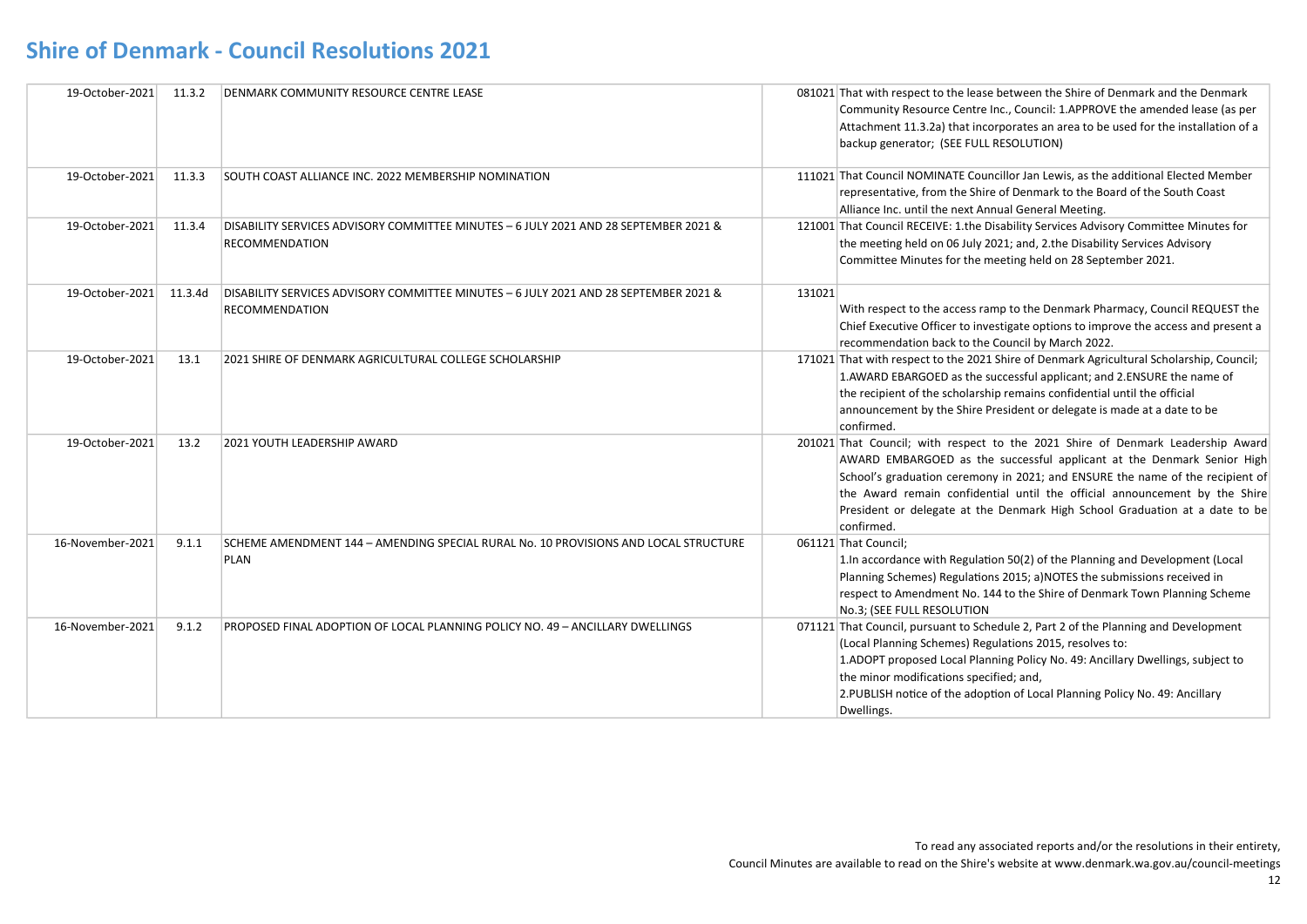| 16-November-2021 | 9.1.3              | PROPOSED MIXED USE DEVELOPMENT AT LOTS 103 & 104 STRICKLAND STREET, DENMARK                                  | 081121 That with respect to the development application for the proposed Mixed-Use<br>Development (adaptive building consisting of Shop, Office and/or Grouped<br>Dwelling), Restaurant and Shop on Lot 103 and 104 Strickland Street, Denmark,<br>COUNCIL resolves to:<br>A.DETERMINE, as per Clause 5.3.3 of Town Planning Scheme No. 3, that the<br>appropriate density code to apply for development requirement purposes for the<br>subject site is "R40"; and, (SEE FULL RESOLUTION) |
|------------------|--------------------|--------------------------------------------------------------------------------------------------------------|--------------------------------------------------------------------------------------------------------------------------------------------------------------------------------------------------------------------------------------------------------------------------------------------------------------------------------------------------------------------------------------------------------------------------------------------------------------------------------------------|
| 16-November-2021 | 9.1.4              | <b>ROAD RESERVE CLOSURE</b>                                                                                  | 091121 That Council; pursuant to section 58(3) and 58(1) of the Land Administration Act<br>1997,<br>1.REQUEST the Chief Executive Officer to provide public notice, seeking<br>submissions for thirty-five (35) days, or more, of Councils intent to permanently<br>close the unmade road reserve (Road No.8603) adjacent to Mount Roe National<br>Park as defined in Attachment 9.1.4; and (SEE FULL RESOLUTION)                                                                          |
| 16-November-2021 | 9.1.5              | <b>PRAED LANE ROAD</b>                                                                                       | 101121 That Council:<br>1.AUTHORISE the over expenditure of budget line item 50100 up to a total<br>project cost of \$205,000 to encompasses the additional scope.<br>2. NOTE that the budget adjustment will be undertaken through a further report<br>to Council.                                                                                                                                                                                                                        |
| 16-November-2021 | 9.1.6              | TEN.2-2021/22 - DRFAWA - STORM DAMAGE REPAIRS ASSOCIATED WITH ARGN 933                                       | 111121 That Council ACCEPT the tender from MC Civil Contractors for TEN.2-2021/22 -<br>DRFAWA - Storm Damage Repairs Associated with ARGN 933                                                                                                                                                                                                                                                                                                                                              |
| 16-November-2021 | 9.2.1              | FINANCIAL STATEMENTS FOR THE PERIOD ENDED 30 SEPTEMBER 2021                                                  | 131121 That Council, with respect to Financial Statements for the period ending 30<br>September 2021, RECEIVE the Financial Reports, incorporating the Statement of<br>Financial Activity and other supporting documentation.                                                                                                                                                                                                                                                              |
| 16-November-2021 | 9.2.2              | LIST OF PAYMENTS FOR THE PERIOD ENDING 30 SEPTEMBER 2021                                                     | 141121 That with respect to the attached Schedule of Payments, totalling \$1,237,825.37,<br>for the month of September 2021, Council RECEIVE the following summary of<br>accounts: (SEE FULL RESOLUTION)                                                                                                                                                                                                                                                                                   |
| 16-November-2021 | 9.2.3              | INVESTMENT REPORT FOR THE PERIOD ENDED 30 SEPTEMBER 2021                                                     | 151121 That Council RECEIVE the Investment Register (Attachment 9.2.3) for the period<br>ended 30 September 2021.                                                                                                                                                                                                                                                                                                                                                                          |
| 16-November-2021 | 9.2.4              | BUDGET AMENDMENTS - 2021/2022 CAPITAL EXPENDITURE PROGRAM                                                    | 161121 That Council ADOPT the 2021/22 municipal budget amendments in accordance<br>with the schedule provided as Attachment 9.2.4 of this report.                                                                                                                                                                                                                                                                                                                                          |
| 16-November-2021 | 9.2.5a             | NOT RATEABLE PRIVATE LAND HOLDING REVIEW AND RATES EXEMPTION APPLICATION - MIA MIA<br>HOUSING COLLECTIVE INC | 171121 That Council;<br>1. NOTE the Chief Executive Officer recommendation to review the existing rates<br>exempt approved properties, as listed on the Shire of Denmark rates register, and<br>ensure approved applicants confirm in writing by 30 April biannually, that they<br>continue to operate and use the property for the purposes as stated in their<br>original application; and, (SEE FULL RESOLUTION)                                                                        |
| 16-November-2021 | 9.2.5 <sub>b</sub> | NOT RATEABLE PRIVATE LAND HOLDING REVIEW AND RATES EXEMPTION APPLICATION - MIA MIA<br>HOUSING COLLECTIVE INC | 181121 That Council:<br>1. DETERMINE the following property to be not rateable under Section 6.26(g) of<br>the Local Government Act 1995: (SEE FULL RESOLUTION)                                                                                                                                                                                                                                                                                                                            |

To read any associated reports and/or the resolutions in their entirety,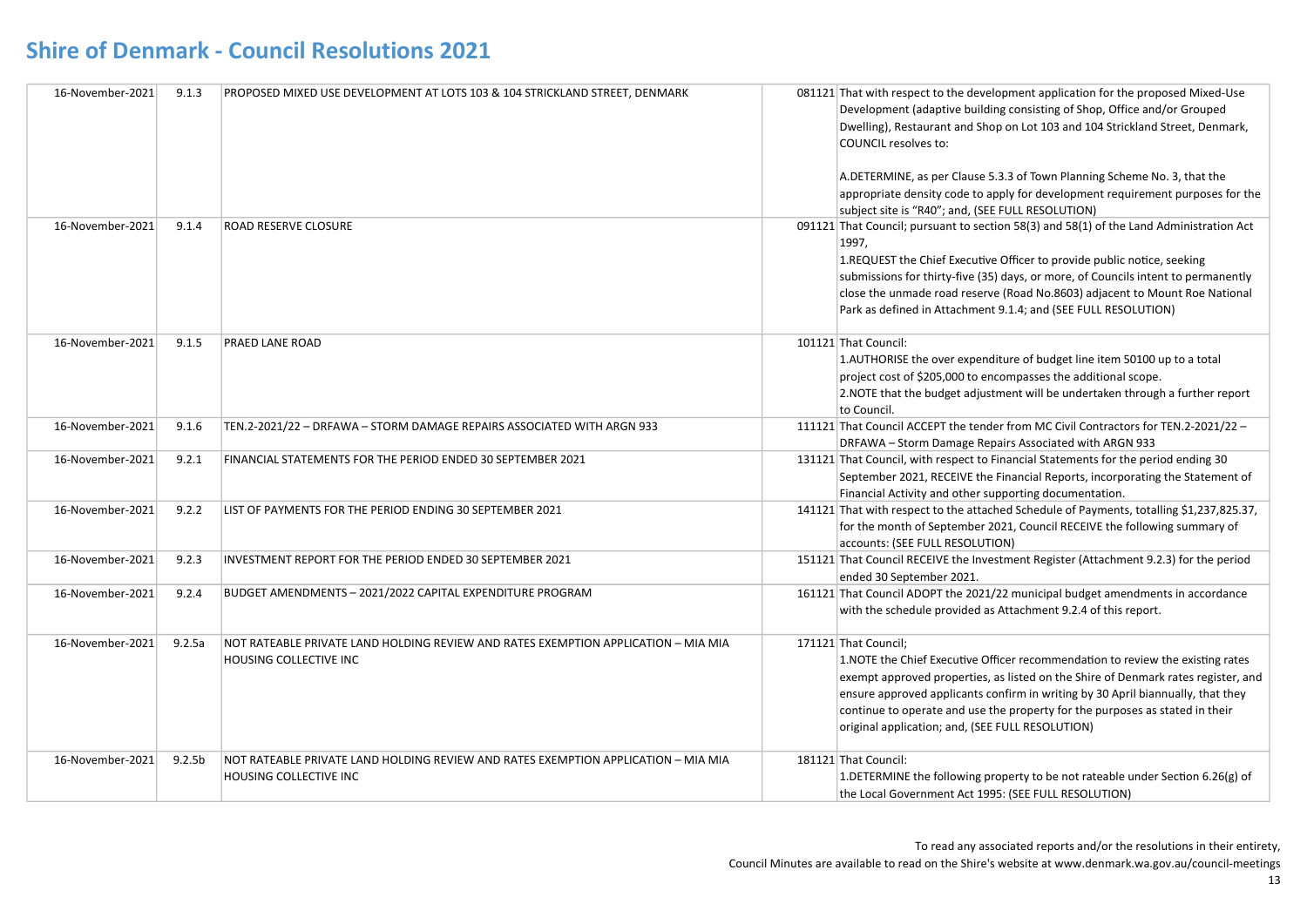| 16-November-2021 | 9.2.6              | LIFEGUARD PATROL OCEAN BEACH 2021/2022                                                                                     | 191121 That with respect to the management of lifeguards at Ocean Beach during<br>2021/22, Council:<br>1. ACCEPT the attached Surf Life Saving WA proposal for the provision of lifeguard<br>services at Ocean Beach for \$43,440 during 2021/2022, and; (SEE FULL<br>RESOLUTION)                                                                                                                                                     |
|------------------|--------------------|----------------------------------------------------------------------------------------------------------------------------|---------------------------------------------------------------------------------------------------------------------------------------------------------------------------------------------------------------------------------------------------------------------------------------------------------------------------------------------------------------------------------------------------------------------------------------|
| 16-November-2021 | 9.3.1              | DENMARK CHAMBER OF COMMERCE - SERVICE AGREEMENT AND LEASE                                                                  | 221121 That with respect to the Denmark Visitor Centre (Reserve 48198, whole of Lot 501<br>on Deposited Plan 61023, Certificate of Title Volume LR3157 Folio 222, corner of<br>South Coast Highway and Ocean Beach Road, Denmark), Council:<br>1. APPROVE the Denmark Chamber of Commerce Service Agreement, including<br>key performance indicators and reporting requirements included within; and, (SEE<br><b>FULL RESOLUTION)</b> |
| 16-November-2021 | 9.3.2a             | APPOINTMENT OF COMMUNITY MEMBERS ON THE PUBLIC HEALTH PLAN WORKING GROUP AND THE<br>STRATEGIC COMMUNITY PLAN WORKING GROUP | 251121 That Council resolves to ESTABLISH the Strategic Community Plan Working Group,<br>with the Terms of Reference and membership being as per the Terms of Reference<br>attached to the report, Attachment 9.3.2b, and;<br>1. APPOINT Cr Clarke, in addition to Councillors Gibson and Phillips, as the Council<br>Members; and, (SEE FULL RESOLUTION)                                                                             |
| 16-November-2021 | 9.3.2 <sub>b</sub> | APPOINTMENT OF COMMUNITY MEMBERS ON THE PUBLIC HEALTH PLAN WORKING GROUP AND THE<br>STRATEGIC COMMUNITY PLAN WORKING GROUP | 261121 That Council resolves to RE-ESTABLISH the Public Health Plan Working Group, with<br>the Terms of Reference and membership being as per the Terms of Reference<br>attached to the report, Attachment 9.3.2c and;<br>1.APPOINT Cr Ormsby as Council's representative; and, (SEE FULL RESOLUTION)                                                                                                                                 |
| 16-November-2021 | 9.3.3              | COUNCIL COMMITTEES, WORKING GROUPS AND APPOINTMENT OF DELEGATES                                                            | 291121 That the Officer Recommendations for Items 9.3.3a, 9.3.3b, 9.3.3c and 9.3.3d be<br>considered en bloc.                                                                                                                                                                                                                                                                                                                         |
| 16-November-2021 | 9.3.3a             | COUNCIL COMMITTEES, WORKING GROUPS AND APPOINTMENT OF DELEGATES                                                            | 291121 That Council resolves to ESTABLISH the following Advisory Committees with the<br>membership and terms of reference as per the draft Charters attached to the<br>report, Attachment 9.3.3.a;<br>1. Audit Advisory Committee; APPOINT Cr Gibson, Cr Carman, Cr Clarke, Cr<br>Campbell, Cr Ormsby and Cr Devenport as the Council Members; (SEE FULL<br><b>RESOLUTION)</b>                                                        |
| 16-November-2021 | 9.3.3 <sub>b</sub> | COUNCIL COMMITTEES, WORKING GROUPS AND APPOINTMENT OF DELEGATES                                                            | 291121 That Council:<br>1.CONTINUE the Local Planning Strategy Working Groups with the Terms of<br>Reference and membership being as per the drafts attached to the report,<br>Attachment 9.3.3b; and, (SEE FULL RESOLUTION)                                                                                                                                                                                                          |
| 16-November-2021 | 9.3.3c             | COUNCIL COMMITTEES, WORKING GROUPS AND APPOINTMENT OF DELEGATES                                                            | 291121 Council NOMINATES the following delegates to the Great Southern Regional Road<br>Group;<br>•Director Assets and Sustainable Development (non-voting)<br>•Cr Gibson; and<br>•Cr Lewis (Deputy).                                                                                                                                                                                                                                 |
| 16-November-2021 | 9.3.3d             | COUNCIL COMMITTEES, WORKING GROUPS AND APPOINTMENT OF DELEGATES                                                            | 291121 Council NOMINATES the following delegates to the WA Local Government<br>Association (WALGA) - Great Southern Zone;<br>.Cr Phillips; and<br>•Cr Carman.                                                                                                                                                                                                                                                                         |

To read any associated reports and/or the resolutions in their entirety,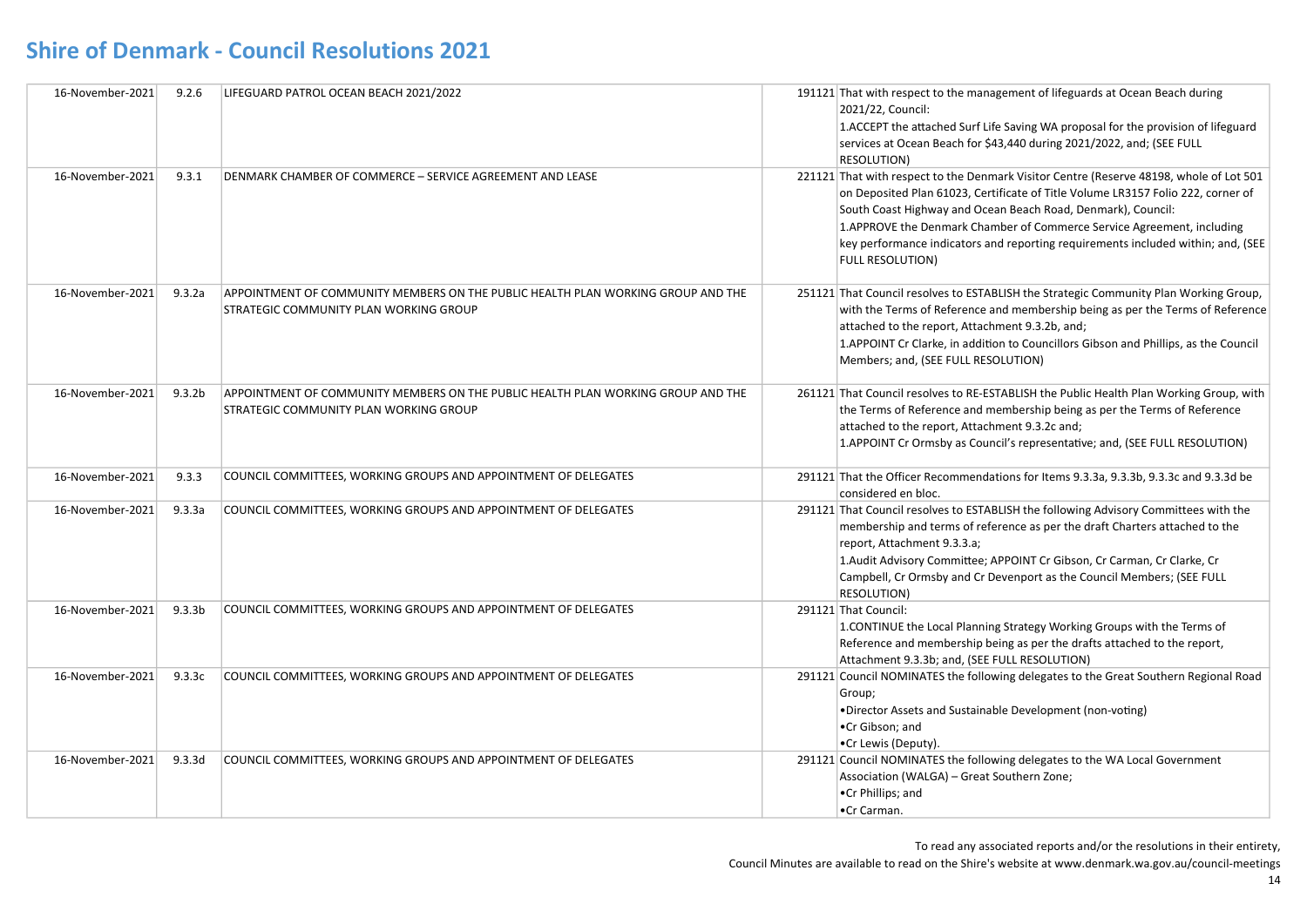| 21-December-2021 | 9.1.1 | <b>SCHEME AMENDMENT 151</b>                                               | 031221 THAT Council,<br>1. In accordance with section 75 of the Planning and Development Act 2005,<br>ADOPT (initiate) Amendment No.151 of the Shire of Denmark Local Planning<br>Scheme No. 3 as shown in Attachment 9.1.1a; and,<br>2. In accordance with Regulation 35 (2) of the Planning and Development (Local<br>Planning Schemes) Regulations 2015, DETERMINES that Amendment No.151 of the<br>Shire of Denmark Local Planning Scheme No. 3 is a standard amendment for the<br>following reasons:<br>• The amendment is consistent with the objectives identified in the scheme for the<br>Tourist zone.<br>•The proposal is a text-only amendment to amend and/or delete provisions<br>relating to the existing Tourist Zone 1.<br>. The proposal will not have any significant environmental, social or economic<br>governance impacts on land in the scheme area. |
|------------------|-------|---------------------------------------------------------------------------|------------------------------------------------------------------------------------------------------------------------------------------------------------------------------------------------------------------------------------------------------------------------------------------------------------------------------------------------------------------------------------------------------------------------------------------------------------------------------------------------------------------------------------------------------------------------------------------------------------------------------------------------------------------------------------------------------------------------------------------------------------------------------------------------------------------------------------------------------------------------------|
| 21-December-2021 | 9.2.1 | FINANCIAL STATEMENTS FOR THE PERIOD ENDED 31 OCTOBER 2021                 | 041221 That Council RECEIVE the Financial Statements for the period ending 31 October<br>2021, incorporating the Statement of Financial Activity and other supporting<br>documentation                                                                                                                                                                                                                                                                                                                                                                                                                                                                                                                                                                                                                                                                                       |
| 21-December-2021 | 9.2.2 | LIST OF PAYMENTS FOR THE PERIOD ENDING 31 OCTOBER 2021                    | 051221 That with respect to the attached Schedule of Payments, totalling \$2,465,028.67,<br>for the month of September 2021, Council RECEIVE the following summary of<br>accounts:<br>• Electronic Funds Transfers EFT31303 to EFT31497 - \$1,910,681.22;<br>•Municipal Fund Cheque No's 60452 - 60456 - \$8,802.70;<br>.Internal Account Transfers (Payroll) - \$433,716.15; and<br>•Direct Debit - \$9,200.78;<br>•Corporate Credit Card; \$6,840.52;<br>•Department of Transport Remittances; \$95,787.30, and<br>•Loan Payments: \$0.                                                                                                                                                                                                                                                                                                                                    |
| 21-December-2021 | 9.2.3 | INVESTMENT REPORT FOR THE PERIOD ENDED 30 OCTOBER 2021                    | 061221 That Council RECEIVE the Investment Register (Attachment 9.2.3) for the period<br>ended 31 October 2021.                                                                                                                                                                                                                                                                                                                                                                                                                                                                                                                                                                                                                                                                                                                                                              |
| 21-December-2021 | 9.3.1 | LIGHT INDUSTRIAL AREA FIREWATER SERVICE                                   | 071221 That Council:<br>1.DECLINE to accept any Tender for TEN.3-2021/22 - LIA Firewater; and<br>2.REQUEST the Chief Executive Officer to provide a report back to Council, no<br>later than March 2022, on options for progressing the LIA Firewater project.                                                                                                                                                                                                                                                                                                                                                                                                                                                                                                                                                                                                               |
| 21-December-2021 | 9.3.2 | 2020-2021 AUDIT, FINANCIAL AND ANNUAL REPORT, GENERAL MEETING OF ELECTORS | 081221 That in relation to the 2020-21 Annual Report, Council;<br>1. ACCEPT the Annual Report including the Annual Financial Report and Auditor's<br>Report for the financial year 2020-2021; and<br>2. CONFIRM the date for the Annual General Meeting of Electors for Tuesday, 8<br>February 2022 to be held in the Council Chambers, commencing at 6.00 pm.                                                                                                                                                                                                                                                                                                                                                                                                                                                                                                               |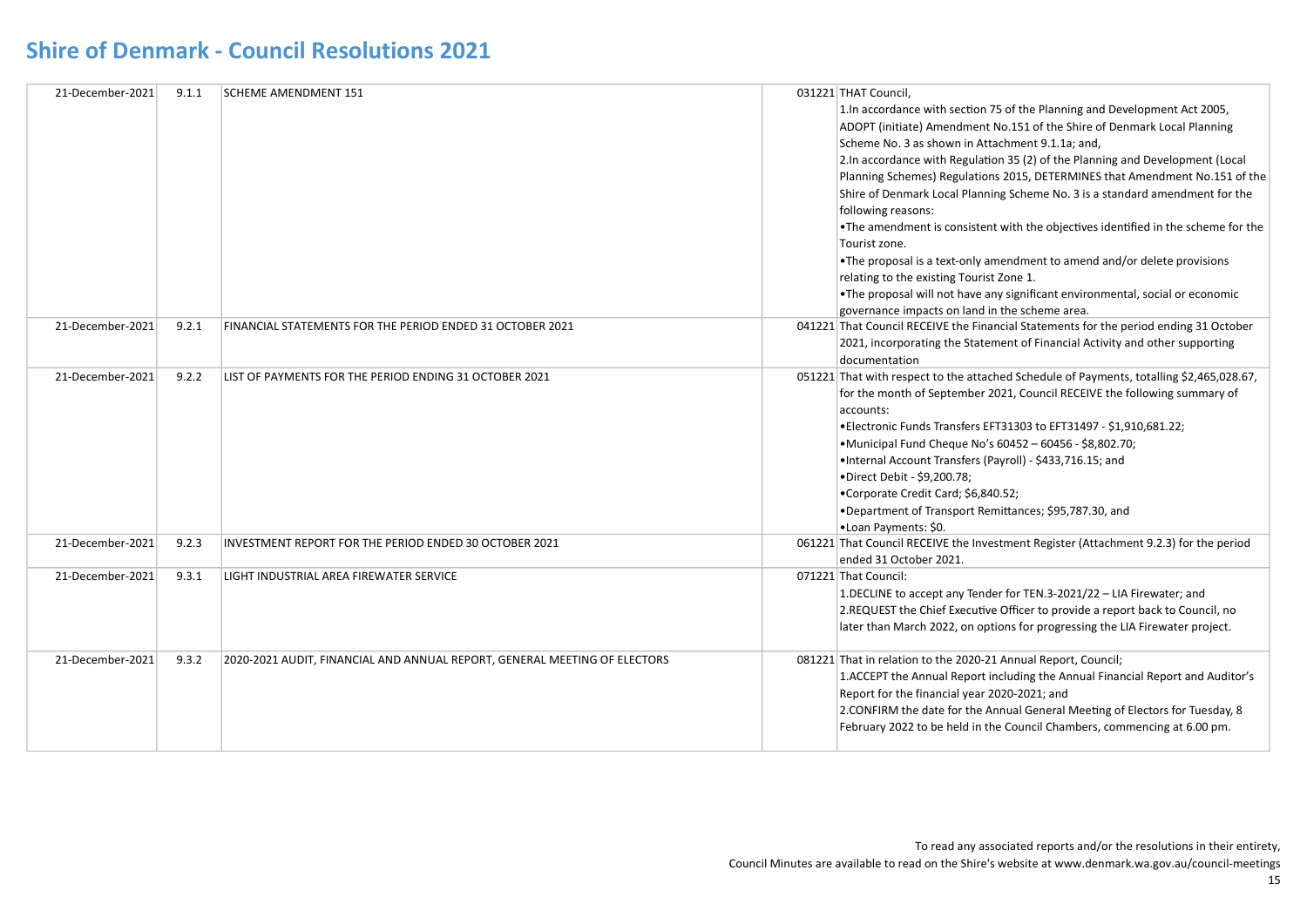| 21-December-2021 | 9.3.3 | ORDINARY COUNCIL MEETING DATES FOR 2022      | 091221 That with respect to the Ordinary Meetings of Council to be held in 2022, Council; |
|------------------|-------|----------------------------------------------|-------------------------------------------------------------------------------------------|
|                  |       |                                              | 1. RETAIN a 4.00pm commencement time for all Ordinary Council meetings in                 |
|                  |       |                                              | 2022; and                                                                                 |
|                  |       |                                              | 2. ENDORSE the proposed dates as shown in the Officer Report, with the first              |
|                  |       |                                              | meeting commencing on Tuesday, 15 February 2022; and,                                     |
|                  |       |                                              | 3. Pursuant to Policy P040103, HOST two Locality (Kent/Nornalup) Ward Meetings            |
|                  |       |                                              | for the interest of residents, ratepayers and community organisations at the              |
|                  |       |                                              | Peaceful Bay Community Hall and the Tingledale Community Hall. 2022 Locality              |
|                  |       |                                              | Meeting is to be scheduled for Nornalup Hall, times and dates to be determined            |
|                  |       |                                              | by the Chief Executive Officer, in conjunction with the Shire President, the              |
|                  |       |                                              | Peaceful Bay Progress Association and Tingledale Hall Committee, and widely               |
|                  |       |                                              | advertise those times & dates prior to the meetings; and                                  |
|                  |       |                                              | 4. ADVERTISE the dates, times and locations in part 2 and 3 in the Denmark                |
|                  |       |                                              | Bulletin, the Walpole Weekly, on Council's website, on Council's Notice Boards            |
|                  |       |                                              | and on the Shire's Facebook page.                                                         |
|                  |       |                                              |                                                                                           |
|                  |       |                                              |                                                                                           |
| 21-December-2021 |       |                                              | 101221 That in relation to the publication timeframe for the Ordinary Council Meeting     |
|                  |       |                                              | Agenda, Council AMEND Policy P040101, to determine that agendas are published             |
|                  |       |                                              | and distributed 11 calendar days prior to the meeting, as per schedule of 2022            |
|                  |       |                                              | meetings in, Attachment 9.3.2.                                                            |
| 21-December-2021 | 9.3.4 | <b>DELEGATIONS REVIEW 2021</b>               | 011221 That Council AGREE to delegate the powers and duties as detailed in Attachment     |
|                  |       |                                              | 9.3.4a                                                                                    |
| 21-December-2021 |       |                                              | That for the purposes of exercising the local government's powers under Part 3,           |
|                  |       |                                              | Division 3, Subdivision 2 of the Local Government Act 1995, Council AUTHORISES            |
|                  |       |                                              | the following persons;                                                                    |
|                  |       |                                              | •Chief Executive Officer                                                                  |
|                  |       |                                              | .Deputy Chief Executive Officer                                                           |
|                  |       |                                              | •Director Corporate & Community Services.                                                 |
| 21-December-2021 |       |                                              | That Council AUTHORISE the Chief Executive Officer and the Environmental Health           |
|                  |       |                                              | Officer as its deputies for the purpose of exercising and discharging all of its          |
|                  |       |                                              | powers and functions under the Health (Miscellaneous Provisions) Act 1911.                |
| 21-December-2021 |       |                                              | That Council AUTHORISE the Chief Executive Officer, the Deputy Chief Executive            |
|                  |       |                                              | Officer and the Director Corporate & Community Services to;                               |
|                  |       |                                              | 1. Sign documents on behalf of the local government (in accordance with                   |
|                  |       |                                              | s9.49A(4) of the Local Government Act 1995); and                                          |
|                  |       |                                              | 2. Make, vary or discharge a contract in the name of the local government (s9.49B)        |
|                  |       |                                              | of the Local Government Act 1995).                                                        |
| 21-December-2021 | 9.3.5 | APPOINTMENT OF COUNCIL MEMBERS AND DELEGATES | 141221 That Council appoint the following five members to the Behaviour Complaints        |
|                  |       |                                              | Committee:                                                                                |
|                  |       |                                              | Cr Phillips; Cr Lewis; Cr Gibson; Cr Gearon; and Cr Ormsby.                               |
| 21-December-2021 |       |                                              | That Council appoint the following three members to the Denmark Bushfire                  |
|                  |       |                                              | <b>Mitigation Working Group:</b>                                                          |
|                  |       |                                              | Cr Campbell; Cr Carman; and Cr Ormsby.                                                    |
|                  |       |                                              |                                                                                           |

To read any associated reports and/or the resolutions in their entirety,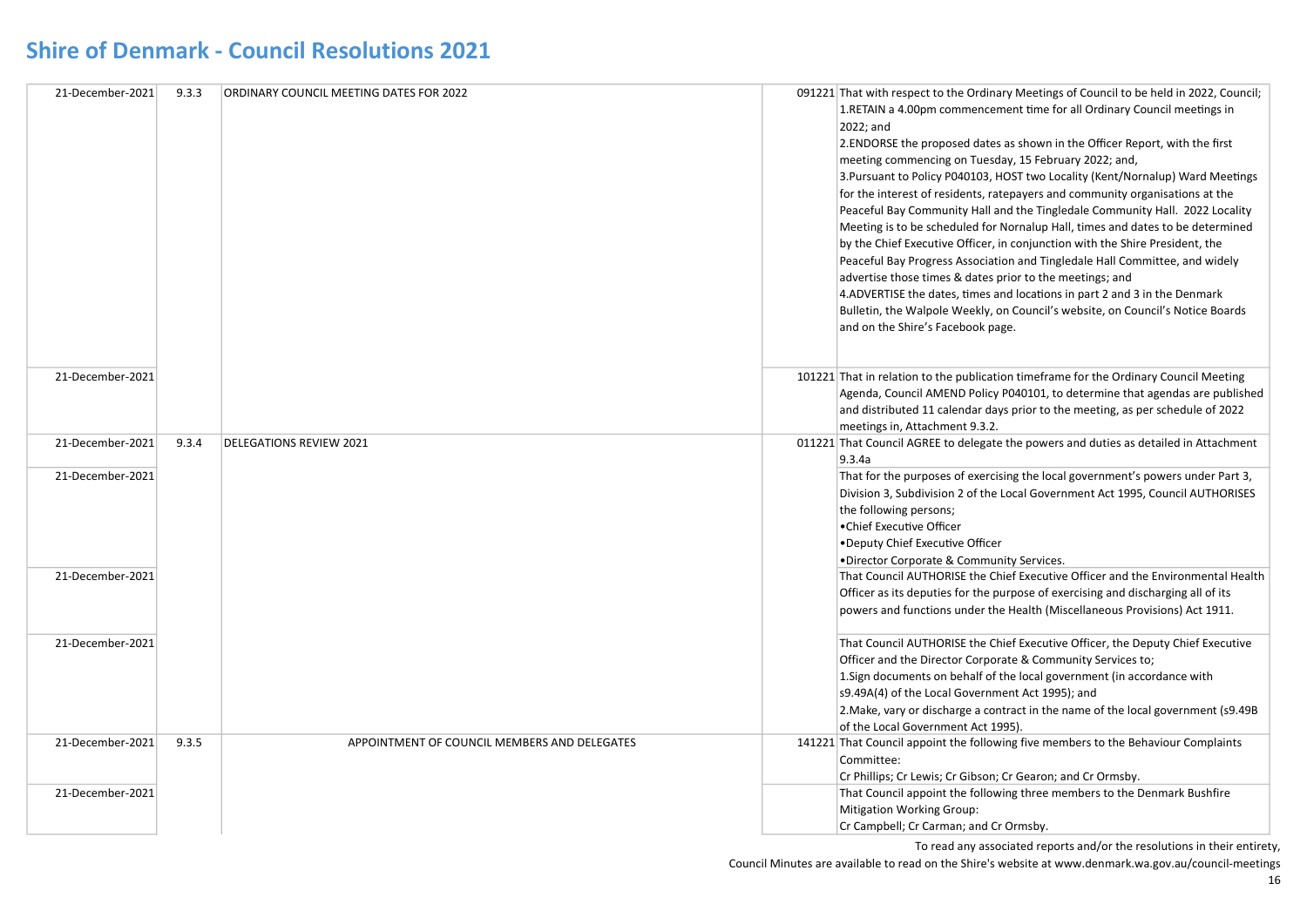| 21-December-2021<br>21-December-2021<br>21-December-2021<br>21-December-2021<br>21-December-2021 |       |                                                              | That with respect to the Paths & Trails Development Plan Working Group and the<br>Waste Reform Working Group, Council request the Chief Executive Officer to place<br>an item on the February 2022 Strategic Briefing Agenda in order for Councillors<br>and Officers to review their objectives and sunset clauses.<br>That Council advise the Minister for Planning, Lands and Heritage that the<br>following Councillors are nominated as the delegates on the Joint Development<br>Assessment Panel;<br>Cr Phillips (Member); Cr Gibson (Member); Cr Carman (Alternate Member); and Cr<br>Devenport (Alternate Member.<br>That Council appoint the following members as its respective delegates to the<br>following external entities; (SEE FULL RESOLUTION)<br>That Council accept the invitation from the Denmark Mountain Bike Club Inc. and<br>appoint Cr Gibson as its delegate.<br>That with respect to the Strategic Community Plan Working Group, Council:<br>1.ACCEPT the resignation of Cr Clarke as a member; and<br>2. APPOINT Cr Devenport as a member.                                                                                                                                              |
|--------------------------------------------------------------------------------------------------|-------|--------------------------------------------------------------|------------------------------------------------------------------------------------------------------------------------------------------------------------------------------------------------------------------------------------------------------------------------------------------------------------------------------------------------------------------------------------------------------------------------------------------------------------------------------------------------------------------------------------------------------------------------------------------------------------------------------------------------------------------------------------------------------------------------------------------------------------------------------------------------------------------------------------------------------------------------------------------------------------------------------------------------------------------------------------------------------------------------------------------------------------------------------------------------------------------------------------------------------------------------------------------------------------------------|
| 21-December-2021                                                                                 | 9.3.6 | BEVANS (WA) PTY LTD - FISHERMANS LEASE RENEWAL               | 161221 That with respect to Site 303 on Deposited Plan 220017, Council:<br>1.ADVERTISE its intention to enter into a new lease with Bevans (WA) Pty Ltd on<br>the following basis:<br>a) The term of the lease will be 10 years with no further option; and<br>b) Annual market rent of \$1,950.00 (excluding GST).<br>2. REQUEST that a draft lease and any submissions be brought back to Council for<br>final consideration and that the draft lease include the following conditions:<br>a) Use of the site being restricted to the salmon fishing season only;<br>b) Limiting the number of caravans, campers, tents or the like on the premises at<br>any one time;<br>c) Limiting the number of people resident on-site at any one time;<br>d) Requirement for the lessee to minimise any negative environmental impact at<br>the site or land adjacent;<br>e)Referencing the site risks identified in the Ocean Beach and Peaceful Bay<br>Coastal Hazard Risk Management and Adaption Plan, including the continual<br>requirement that any structures on site remain a minimum of 10 metres from the<br>edge of the dune cliff, due to the high risk of continual erosion or a significant one-<br>off event. |
| 21-December-2021                                                                                 | 9.3.7 | CONTINUING PROFESSIONAL DEVELOPMENT POLICY - ELECTED MEMBERS | 171221 That Council ADOPT the Continued Professional Development Policy, as per<br>Attachment 9.3.7.                                                                                                                                                                                                                                                                                                                                                                                                                                                                                                                                                                                                                                                                                                                                                                                                                                                                                                                                                                                                                                                                                                                   |